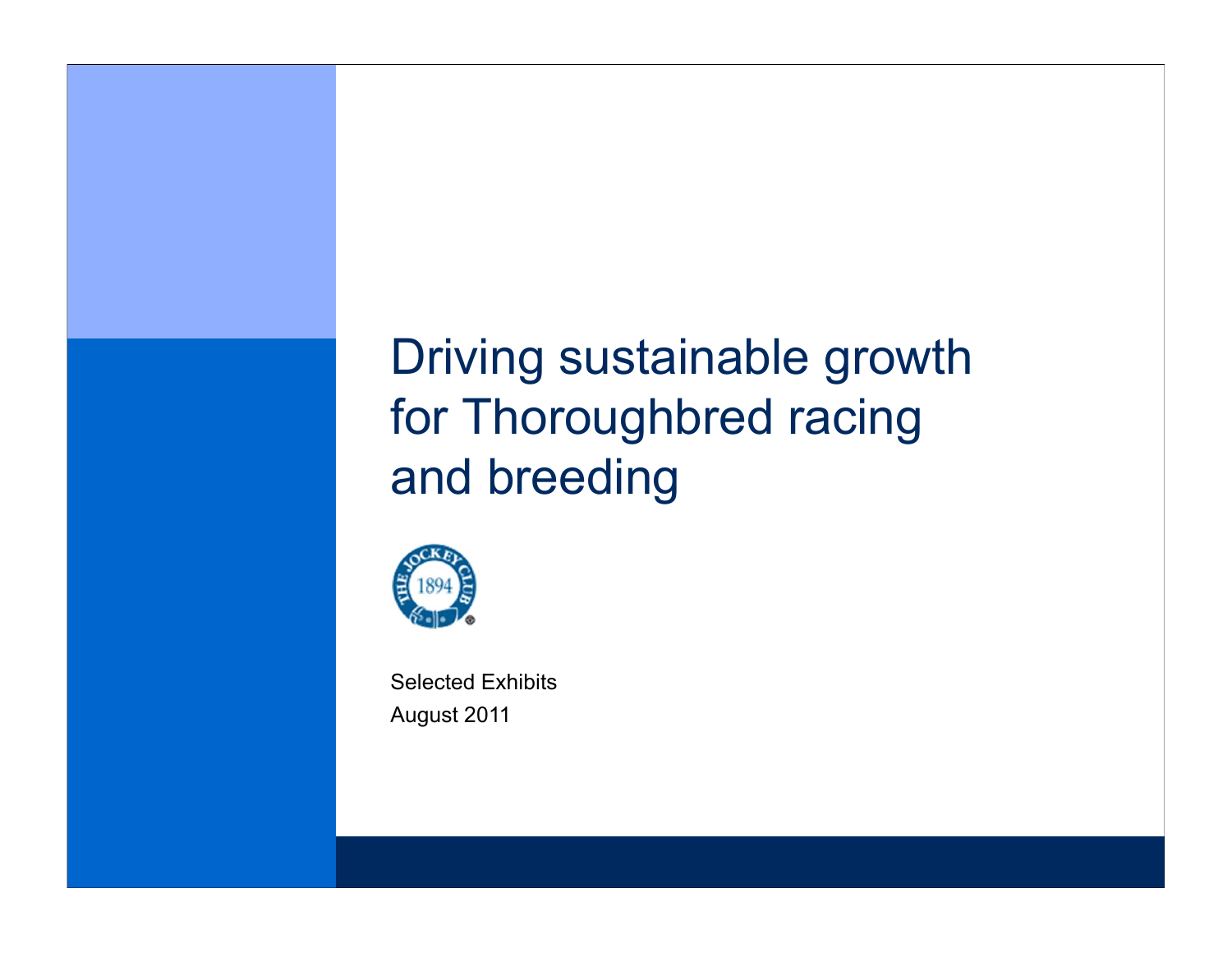# **Sources of Insight**

- Regression analysis on **600,000+ races spanning 11 years**
- Developed a **model of the industry** and its **likely evolution**
- **150+ interviews** with **industry stakeholders**
- **1,800 current and potential fans** surveyed
- **30+ in-depth fan interviews**
- **920 Thoroughbred owners** surveyed
- **200+** interviews with **regulators and opinion leaders**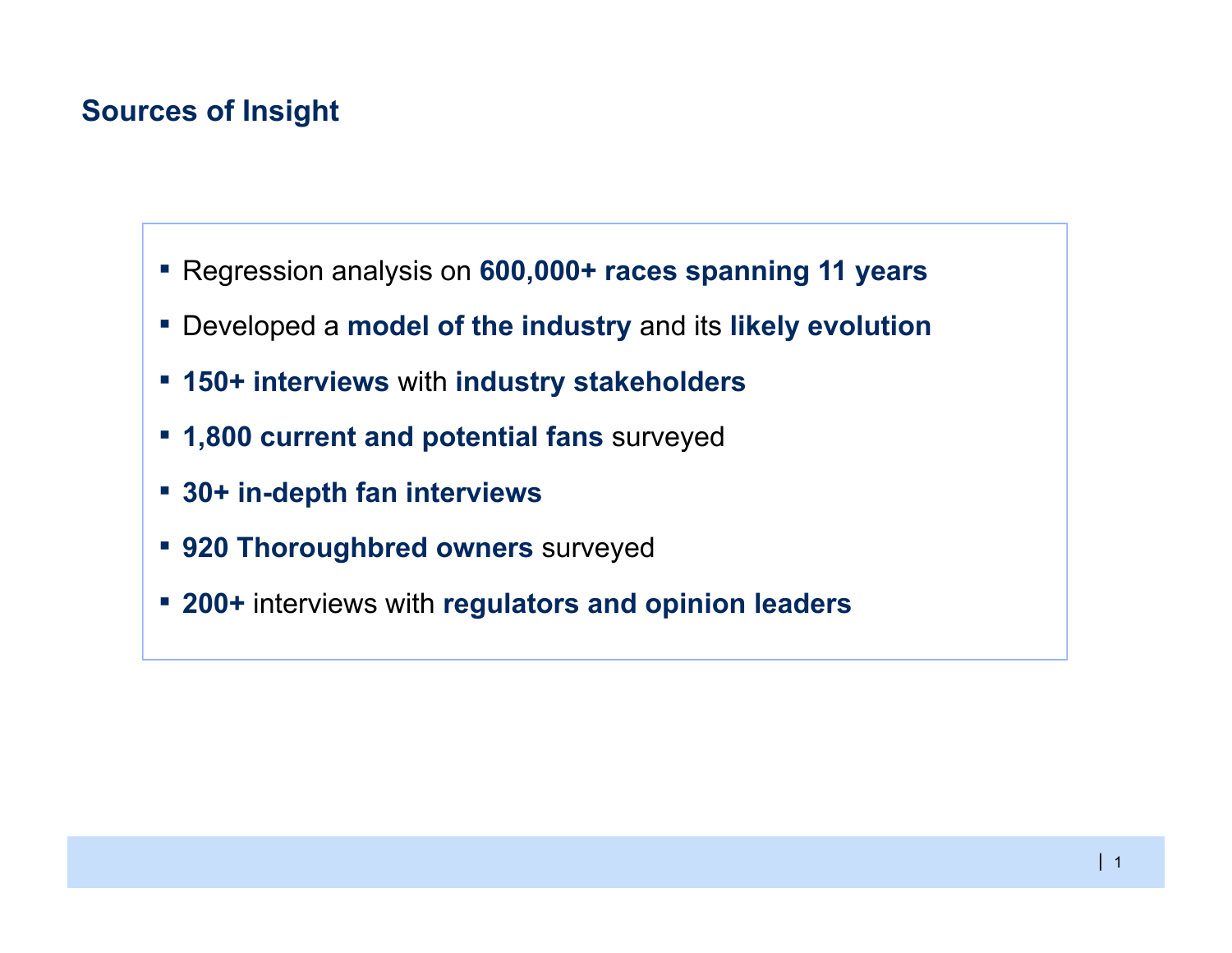### **Executive summary**

**The core values of racing are still powerful, but we are losing the battle for new bettors and new fans. Serious intervention is required to stabilize the fan base and position the industry to resume growth.**

- **Without new growth strategies, Thoroughbred racing handle will decline 25% in the next decade.** The number of viable tracks will decline by 27%. The losses of an owner will grow 50% and the foal crop will decline by at least 9%.
- **Despite many laudable innovations, Thoroughbred racing has failed to keep up with rising competition from other forms of gambling, sports, and entertainment.** Racing has a serious brand problem, a diluted product and insufficient distribution. Only 22% of the general public has a positive impression of the sport, and only 46% of fans would recommend racing to others.
- **Now is the moment to turn this around, with disruptions in other professional sports and in online gambling creating a unique window for action. Racing must:**
	- **Refocus** on the best racing through television, integrity reforms, and elevating the best product
	- **Retain** the core bettor by innovating wagering and providing an integrated on-track and off-track wagering platform through a track integrated ADW. Enhance the ownership experience through additional tools and transparency
	- **Reinvest** in new fans through simplified betting, social games, and promoting innovations in on-track experiences and new-look OTBs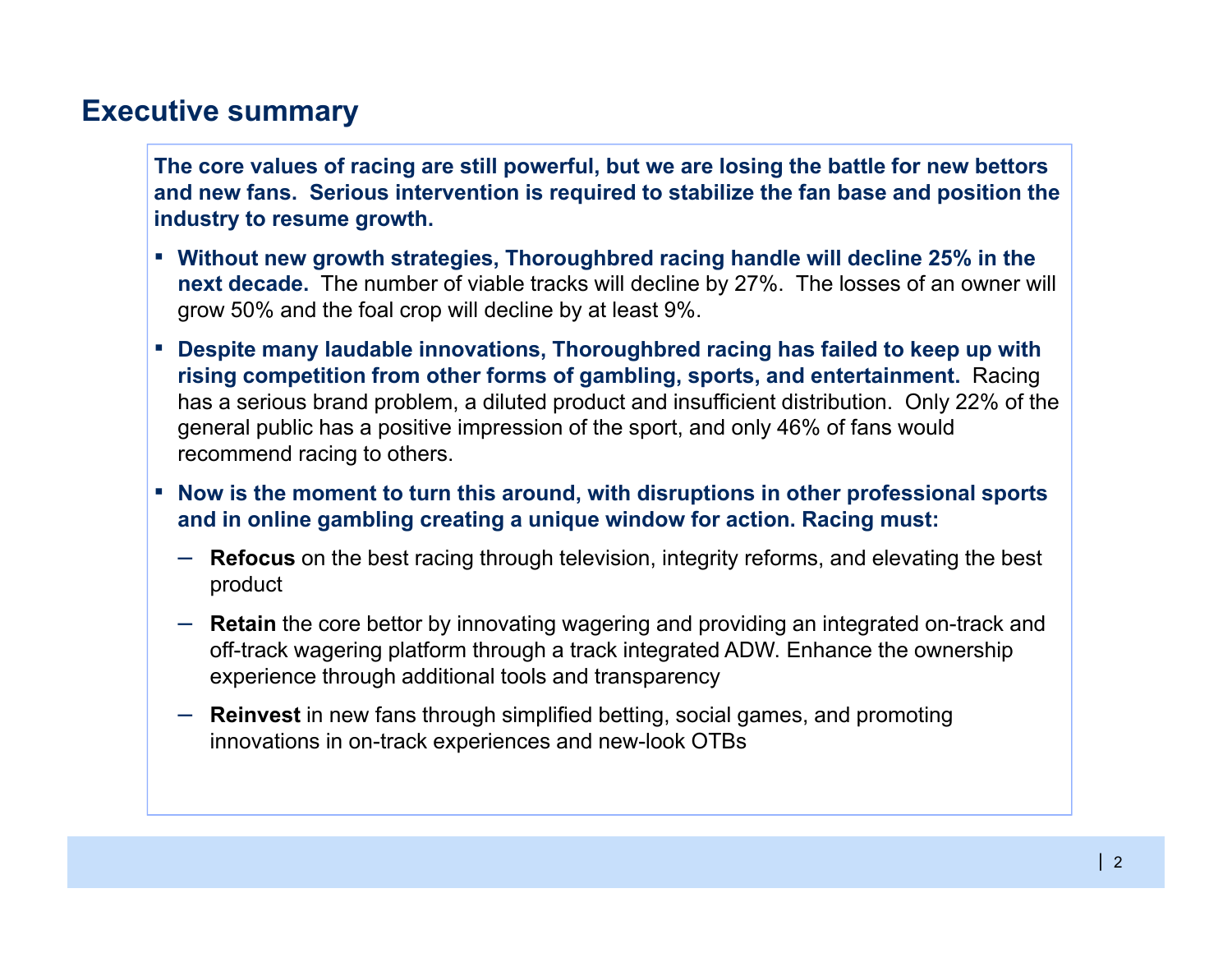# **Industry outlook – baseline or momentum view**

Without new growth strategies, we project that Thoroughbred racing handle in 2020 will be down 44% from its 2003 peak and down 25% from 2010

- All major metrics have been declining: real handle is down 37% from its peak in 2003; the number of starters is down 23% since 1990, and race days are down 14% from 2000
- Although handle per race of GI and GII races has grown by 23% over the past 10 years, they are only a small proportion of total races (0.53% of the 2010 races). The vast majority of races are struggling. The largest group (claimers), have seen a handle decline of 4% since 2000
- Racing is experiencing a shrinking share of wallet from a shrinking fan base:
	- From our research, the average age of a fan today is 51 (vs. 43 for football and baseball, 35 for basketball, and 46 for poker). Approximately 2% of fans die each year, and the average age will increase by 6 years by 2020
	- Over the past 12 months, 5% of fans 'lapsed' (i.e., stopped following the sport) and only 3% of racing fans are new to the sport in the last 12 months
	- Existing fans are wagering less on the sport: 16% of racing fans say that they bet less now on the sport than they did one year ago (vs. 9% who say they bet more). The poor economic environment was the top reason (57%), followed by worries of losing too much money (23%), and concerns about past-posting (12%)
- $\textcolor{red}{\bullet}$  The situation could be even worse than the scenario outlined above:
	- An acceleration of the negative feedback loop between foal crops, starters and handle could lead to further declines
	- There is a risk that other forms of distribution collapse (e.g., greyhound tracks, net importer Thoroughbred tracks) and that fans who attend those venues are not recovered by other distribution outlets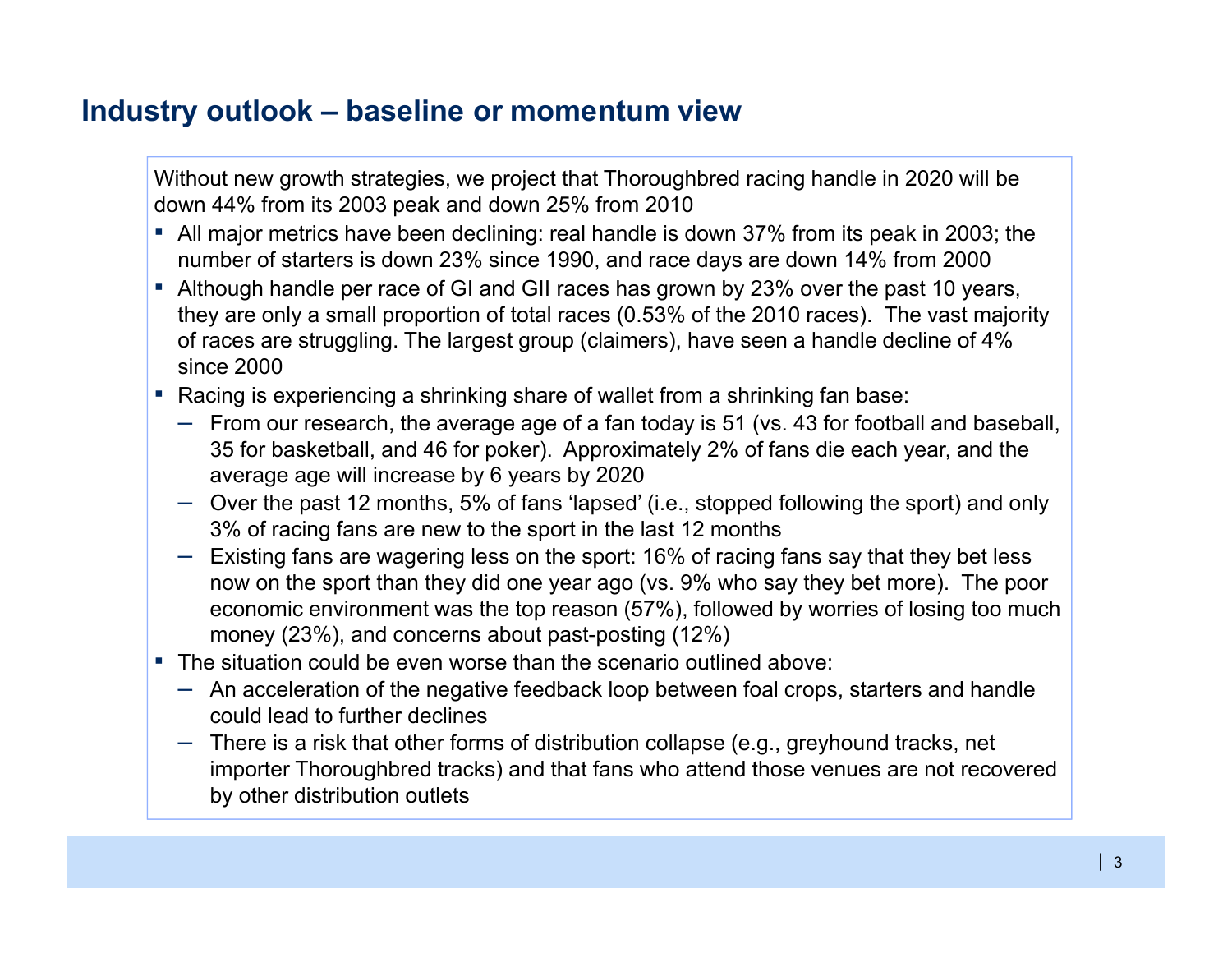# **Demand for the sport is down…**



#### SOURCE: The Jockey Club Factbook, track data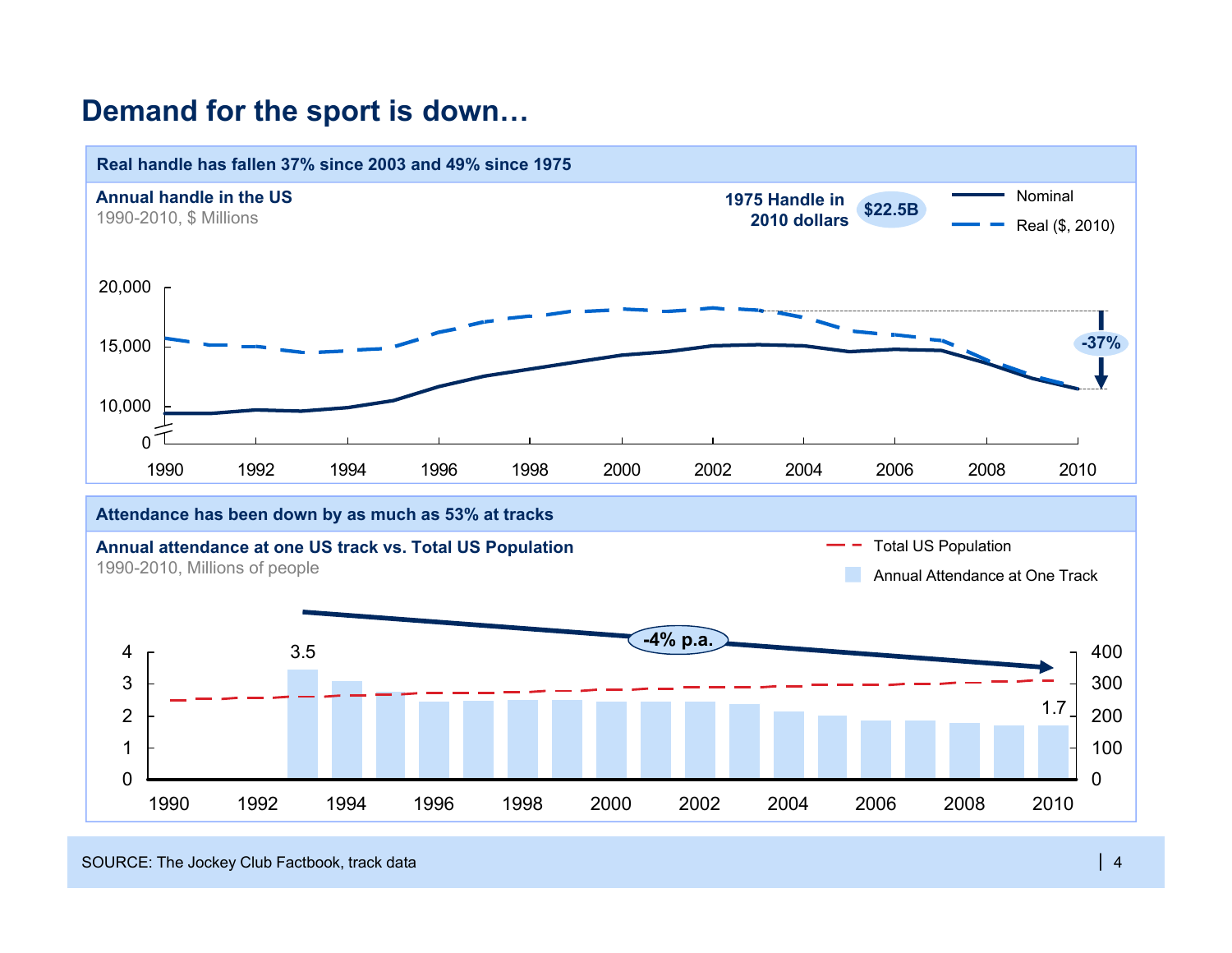# **…supply has contracted…**

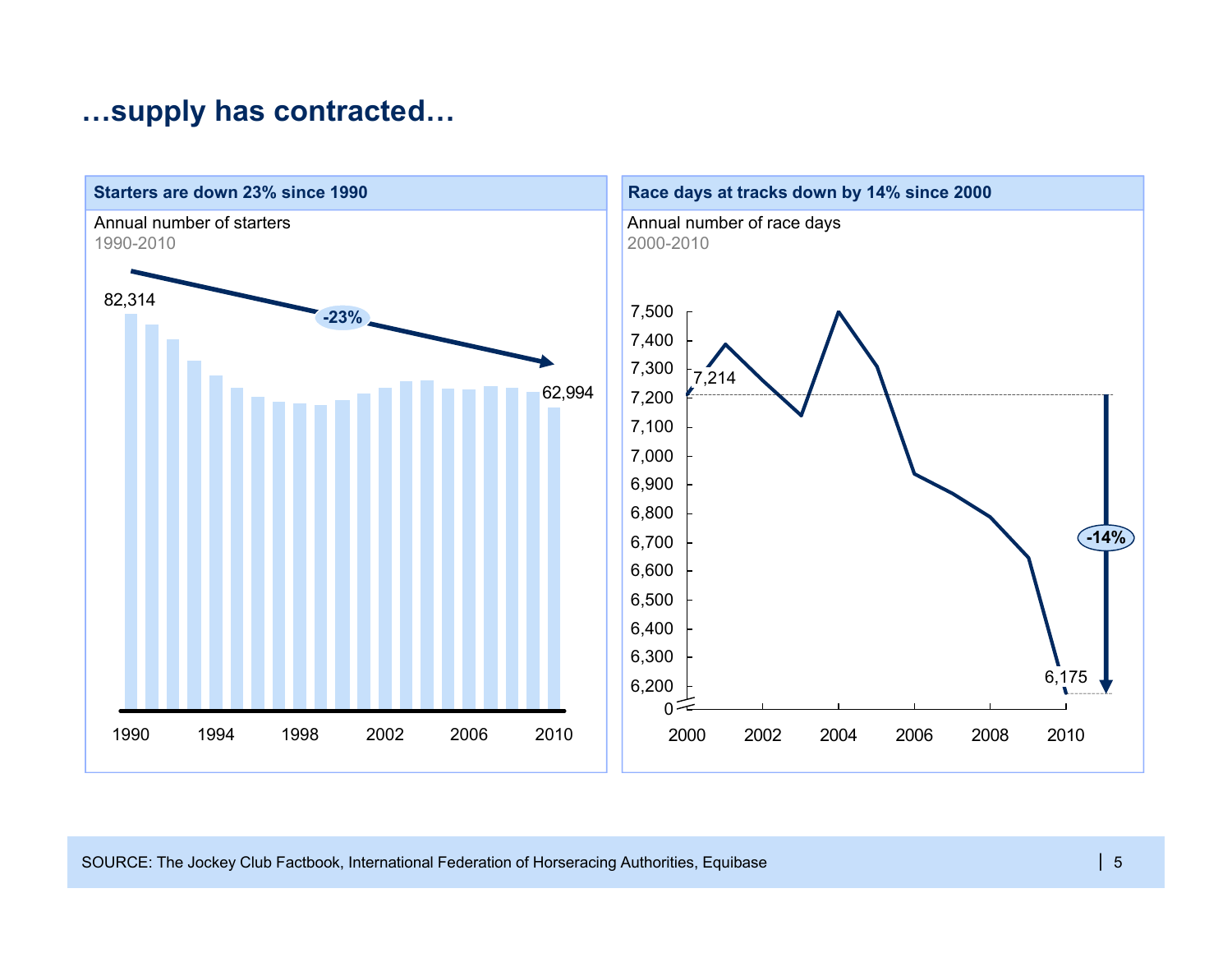# **…and the core fan base is shrinking**



1 A fan is defined as an individual who bets on or attends a Thoroughbred race at least 3 times per year

SOURCE: 2011 Jockey Club Consumer Research (N=1800)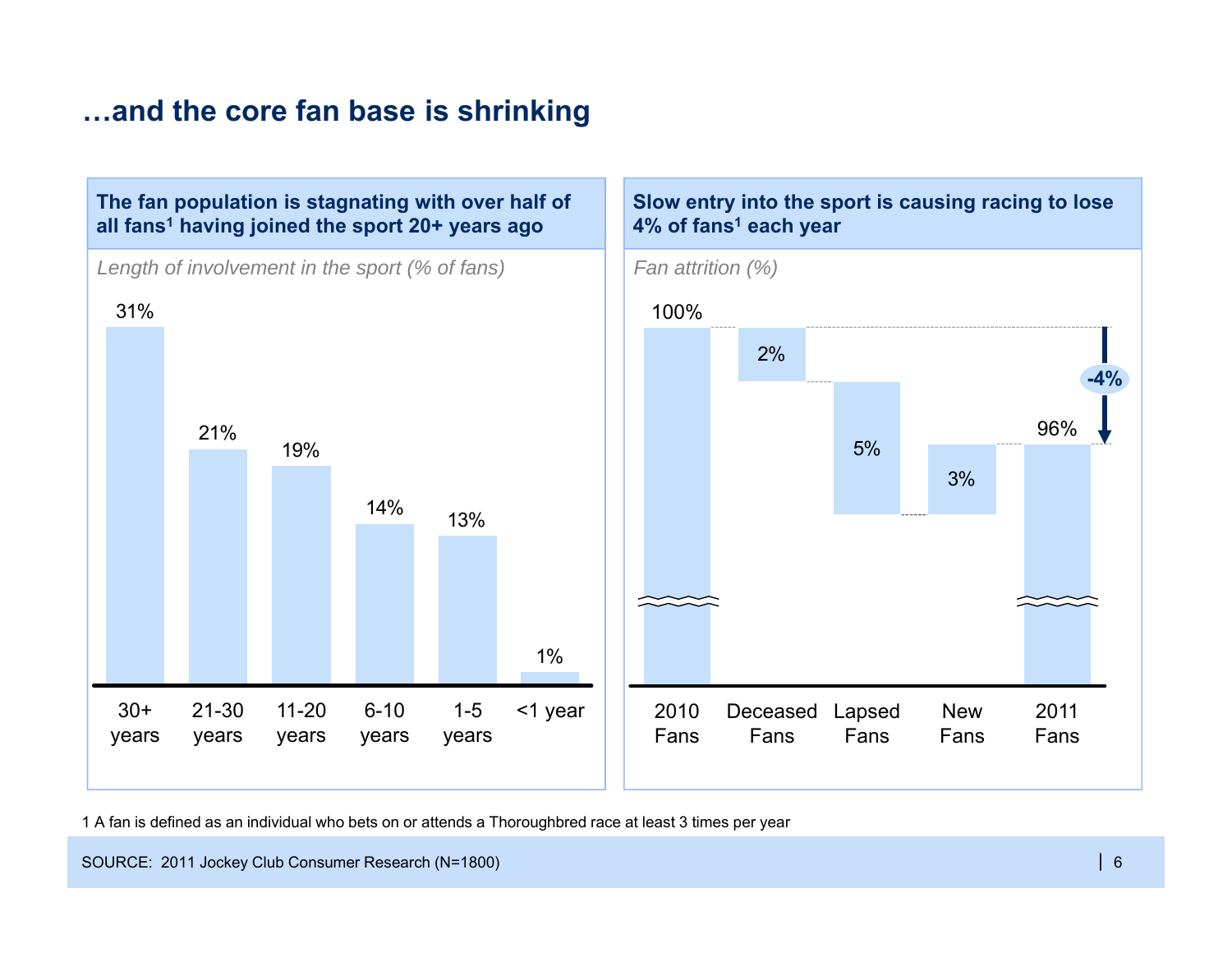### **While the big events are resilient…**





Note: 2004 and 2008 were years in which the Belmont Stakes featured potential Triple Crown winners, hence explaining the high variance of Belmont data between 2001-2010; Additionally, in 2007, The Breeders' Cup expanded to a two-day format, which is the likely reason for the rise in attendance and handle in recent years

SOURCE: Churchill Downs Incorporated, Thoroughbred Times

Belmont Stakes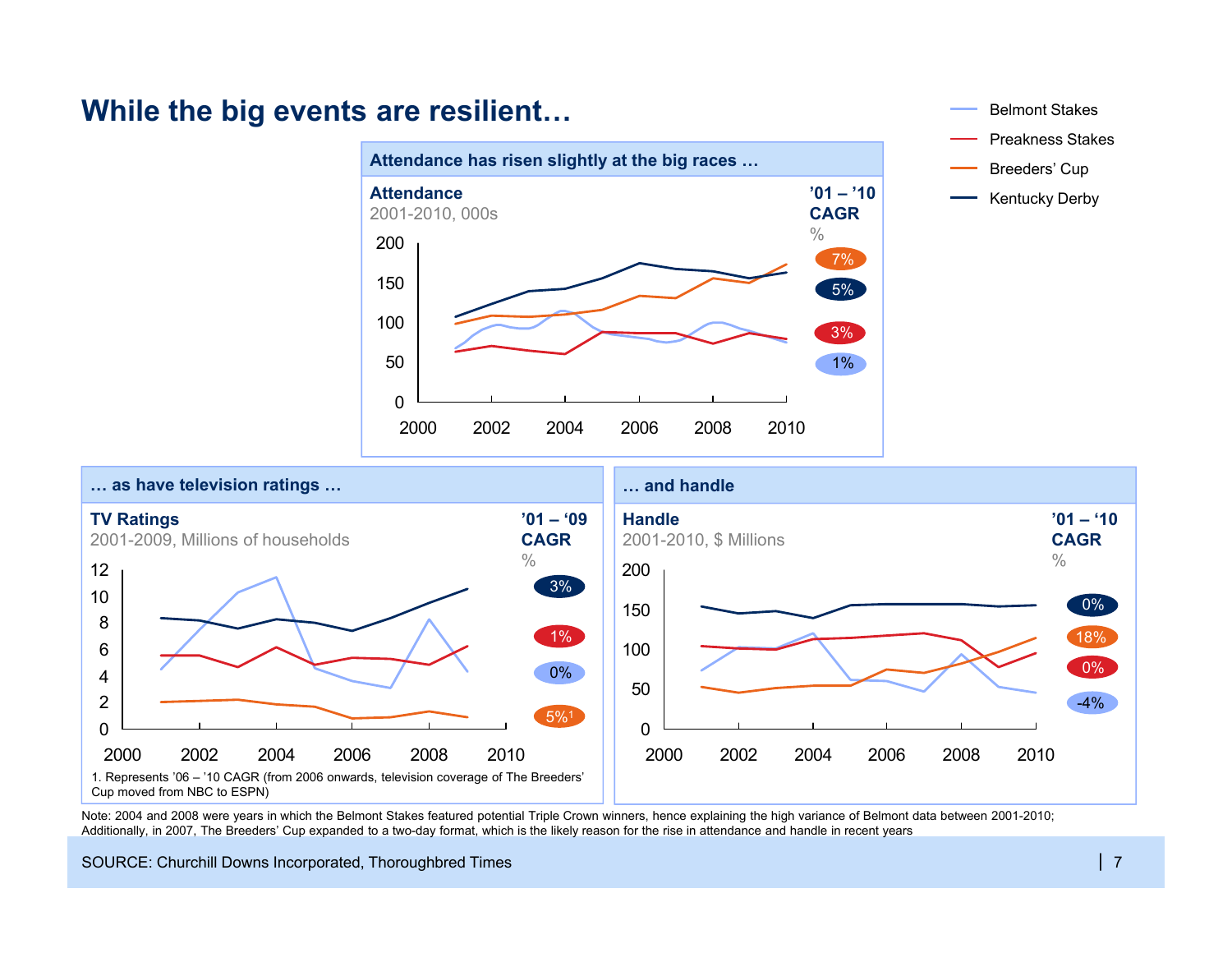# **…the majority of events are struggling**



1 Includes Waiver Claiming and Match races. All Claiming races (i.e., not including 'Other') have declined by 4% during this period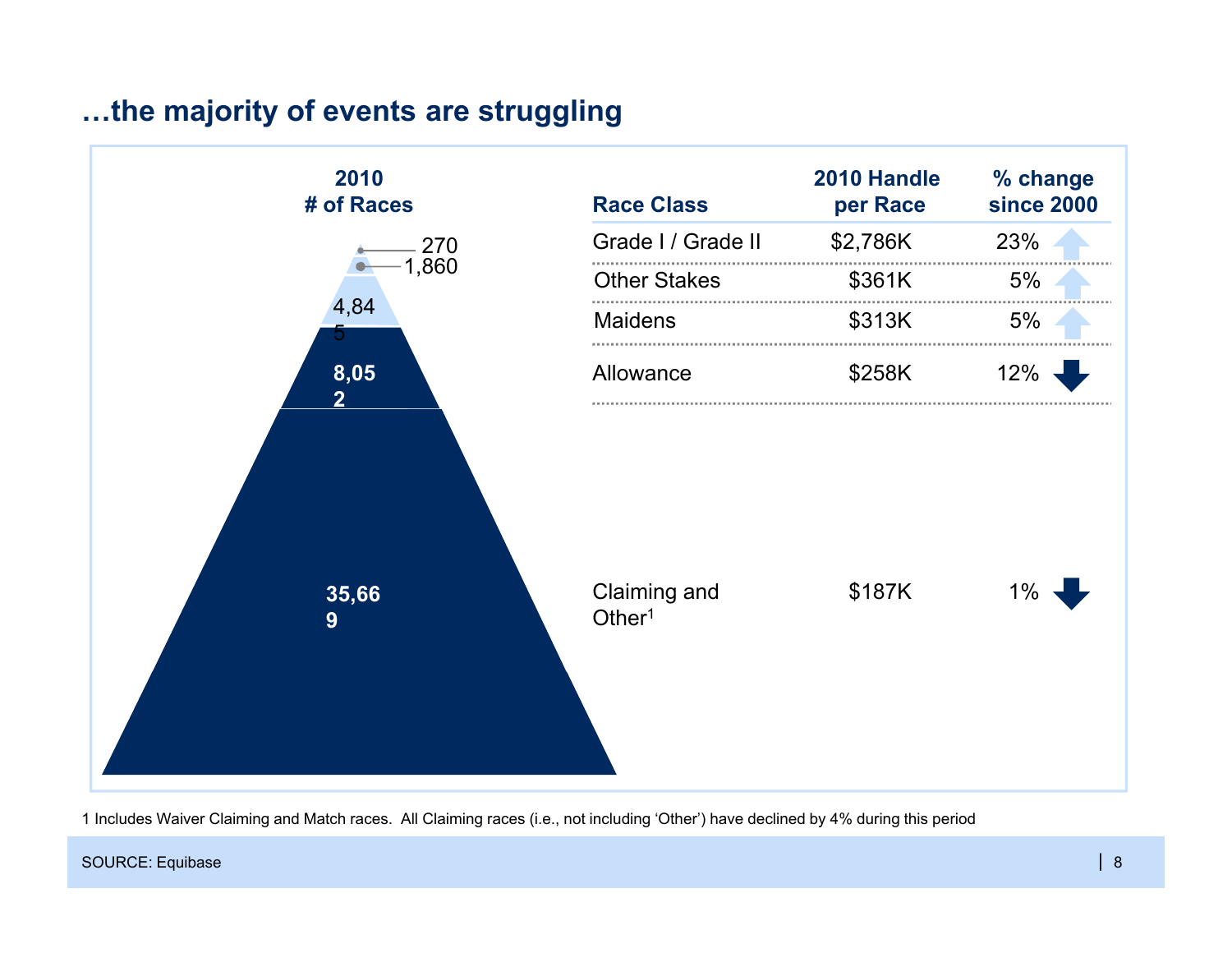# **Projected Economics of the sport by 2020**

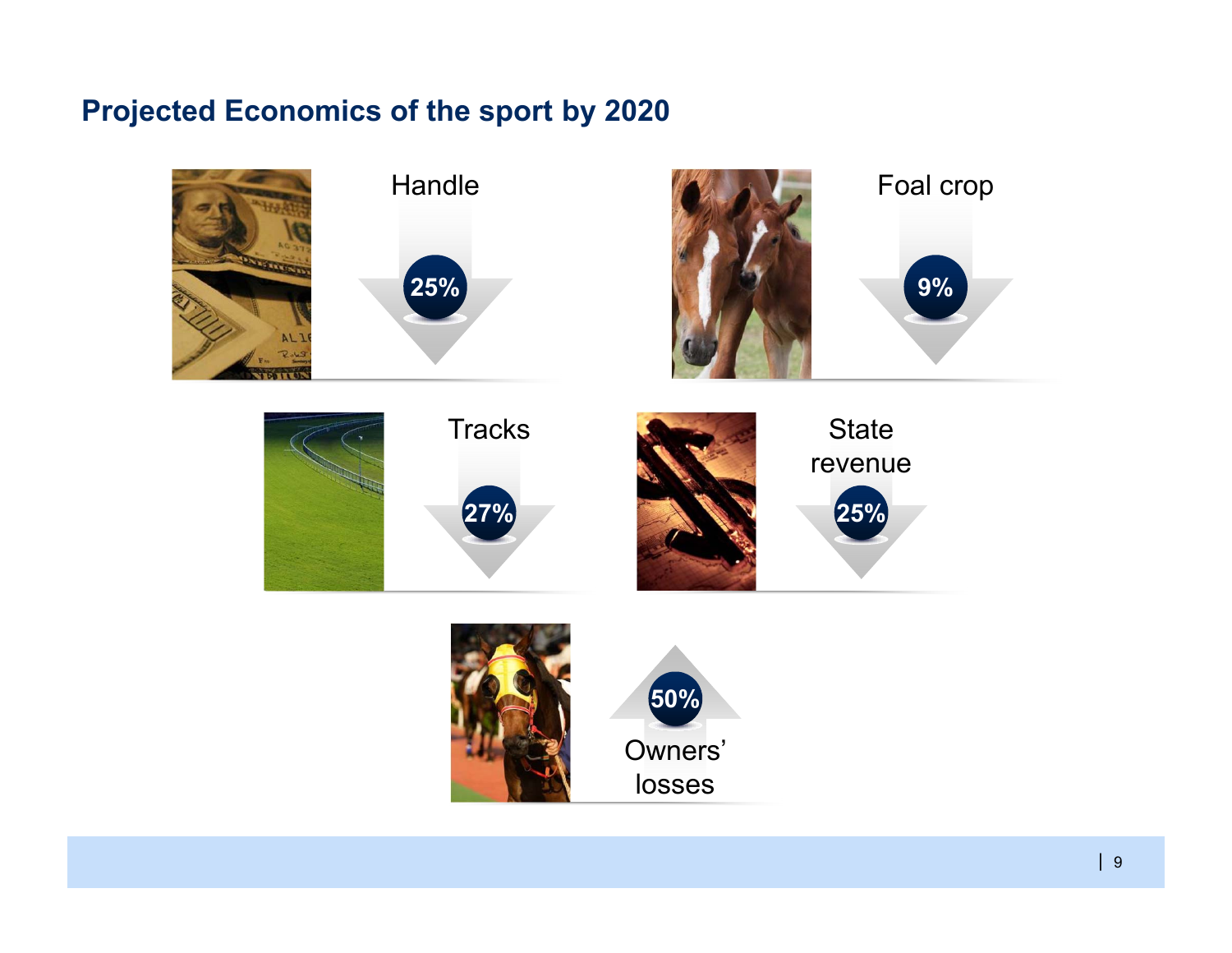# **Main issues facing racing**

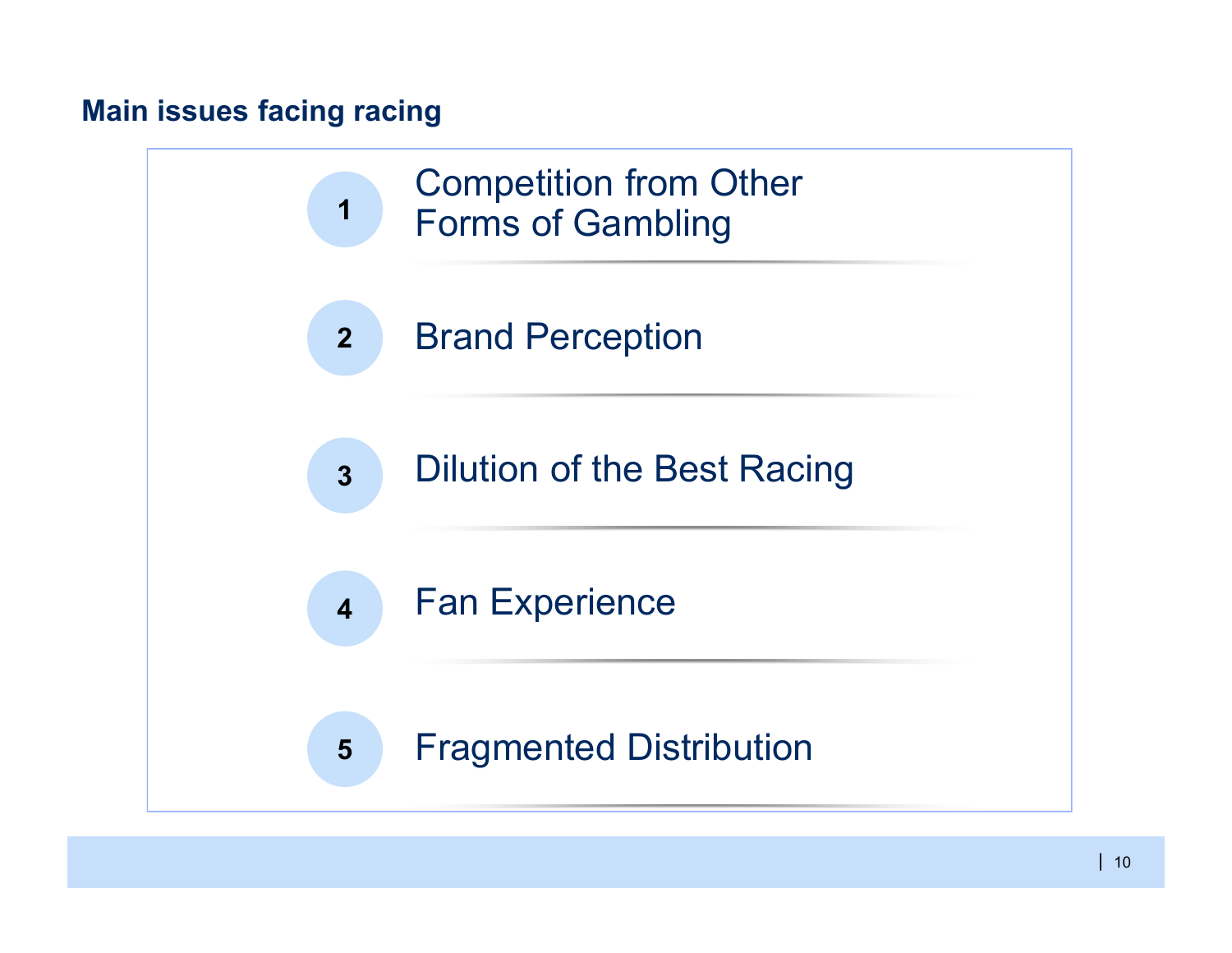### **Competition from other gambling options appears to be pulling fans away from Thoroughbred racing 1**

**Sports fans and gamblers are twice as likely to follow racing as the average population…**

*% of consumer segments that bet or attend Thoroughbred races 3+ times a year*



**… but horse fans who also gamble in casinos are nearly twice as likely to lapse**



1 A fan is defined as an individual who bets on or attends a Thoroughbred race at least 3 times per year

2 Defined as a person who bets or attends a Thoroughbred race at least 3 times per year and also attends or bets on other professional sporting events at least 3 times per year

3 Defined as a person who bets or attends a Thoroughbred race at least 3 times per year and also gambles in a casino at least 3 times per year

SOURCE: 2011 Jockey Club Consumer Research (N=1800)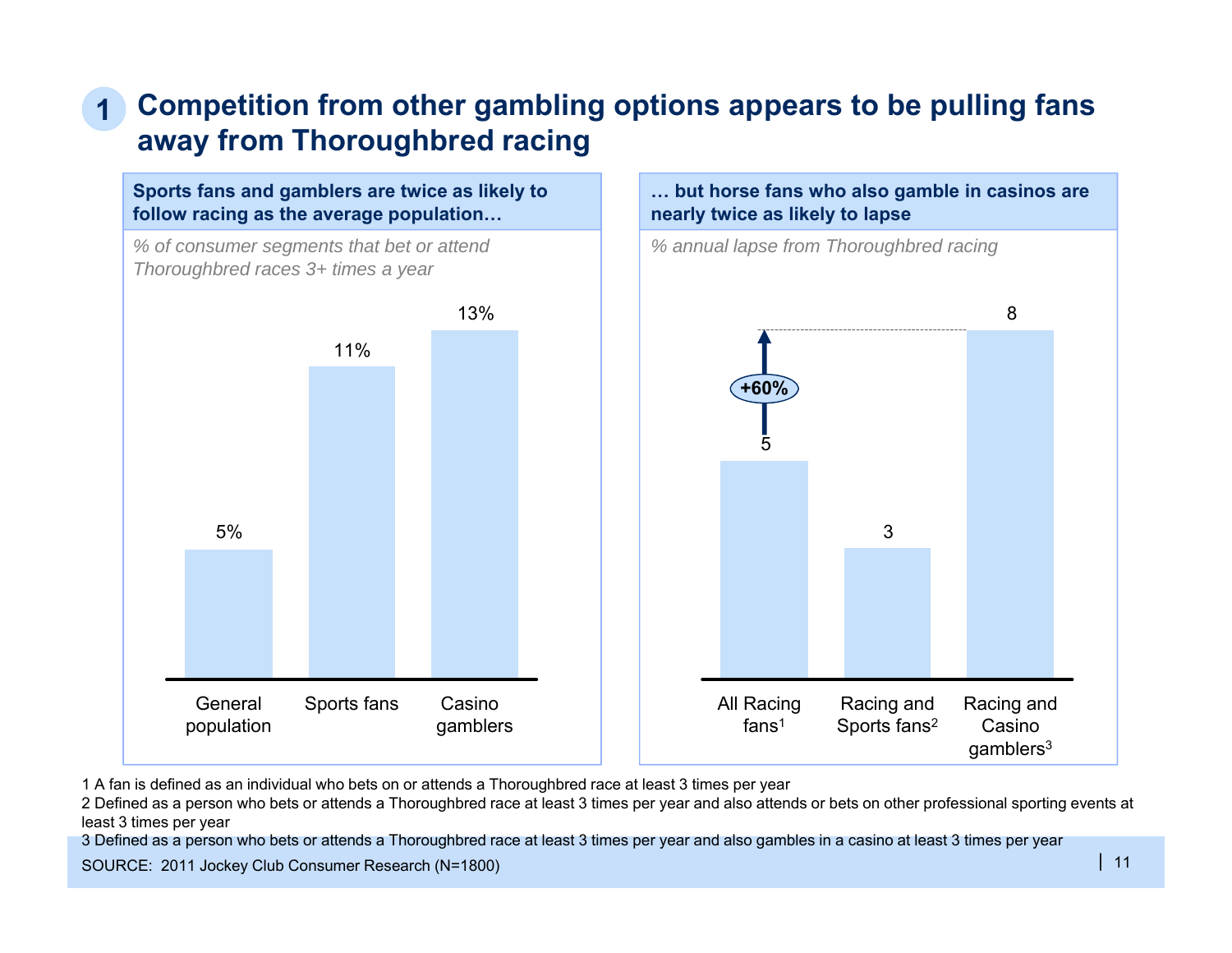### **Thoroughbred racing struggles against a strong negative public perception 2**

### **Despite recent safety initiatives conducted by the sport…**

- ▪ *Equine Injury Database (2008)* 
	- *Collects incident data from 85 racetracks, representing over 90% of racing days in North America*
- ▪ *Racing Medication and Testing Consortium (2001)* 
	- *Develops, promotes and coordinates policies, research and education programs designed to promote equine and rider safety*
- *Thoroughbred Safety Committee (2008)* 
	- *Formed to review every facet of equine health and to recommend actions the industry can take to improve the health and safety of Thoroughbreds*
- ▪ *NTRA safety and integrity alliance (2008)*
	- *Establishes standards and practices to promote safety and integrity in Thoroughbred racing*

#### **…only 22% of the general public has a positive impression of Thoroughbred racing…**

*% of respondents from the general population who agree/strongly agree with the following statements*



#### **…and even horse racing fans identify twice as much with their preferred sport1 as with racing**

*% of respondents who agreed/strongly agreed that sports or racing was for "someone like me"*

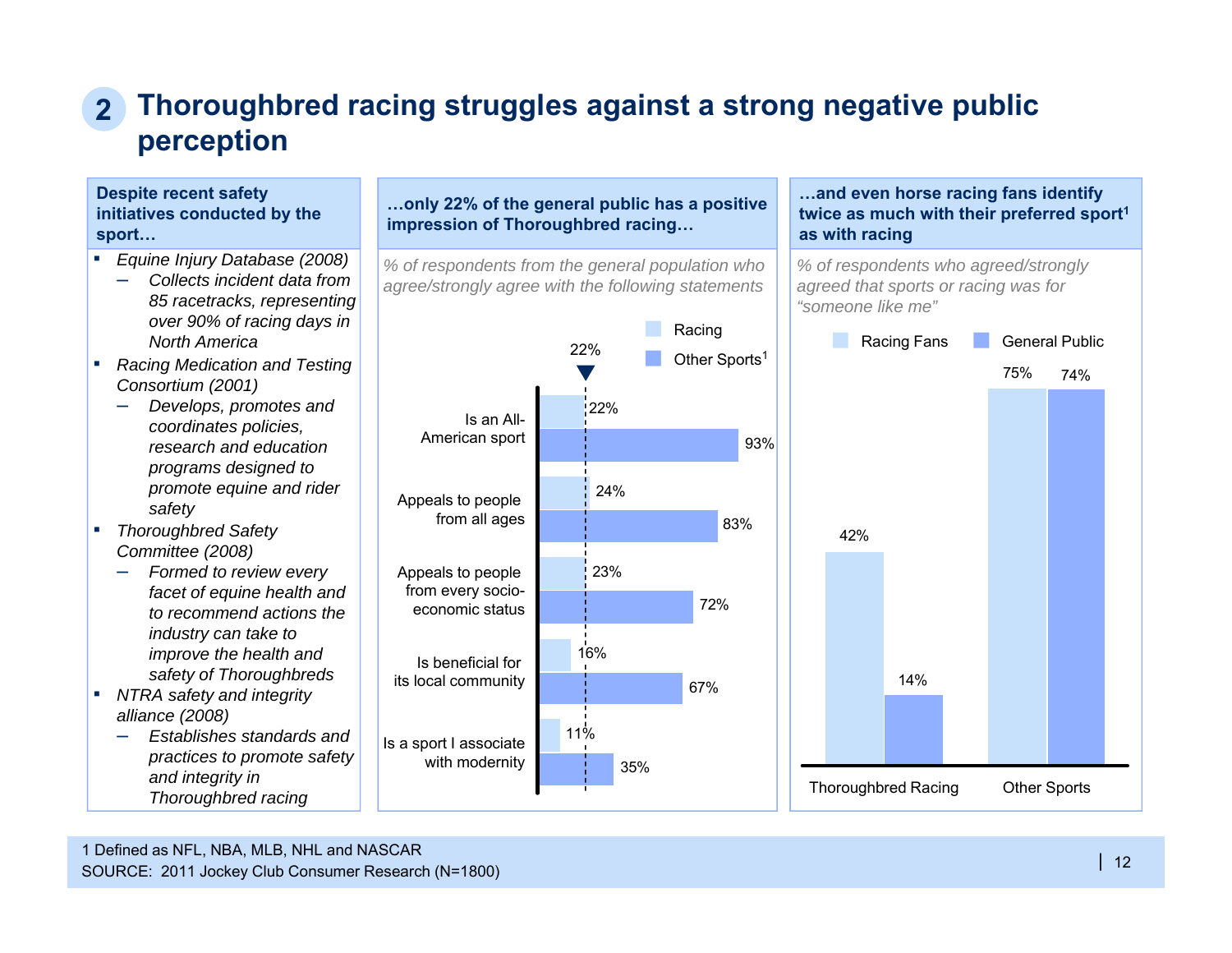### **Just 46% of current fans would recommend their friends follow Thoroughbred racing 2**

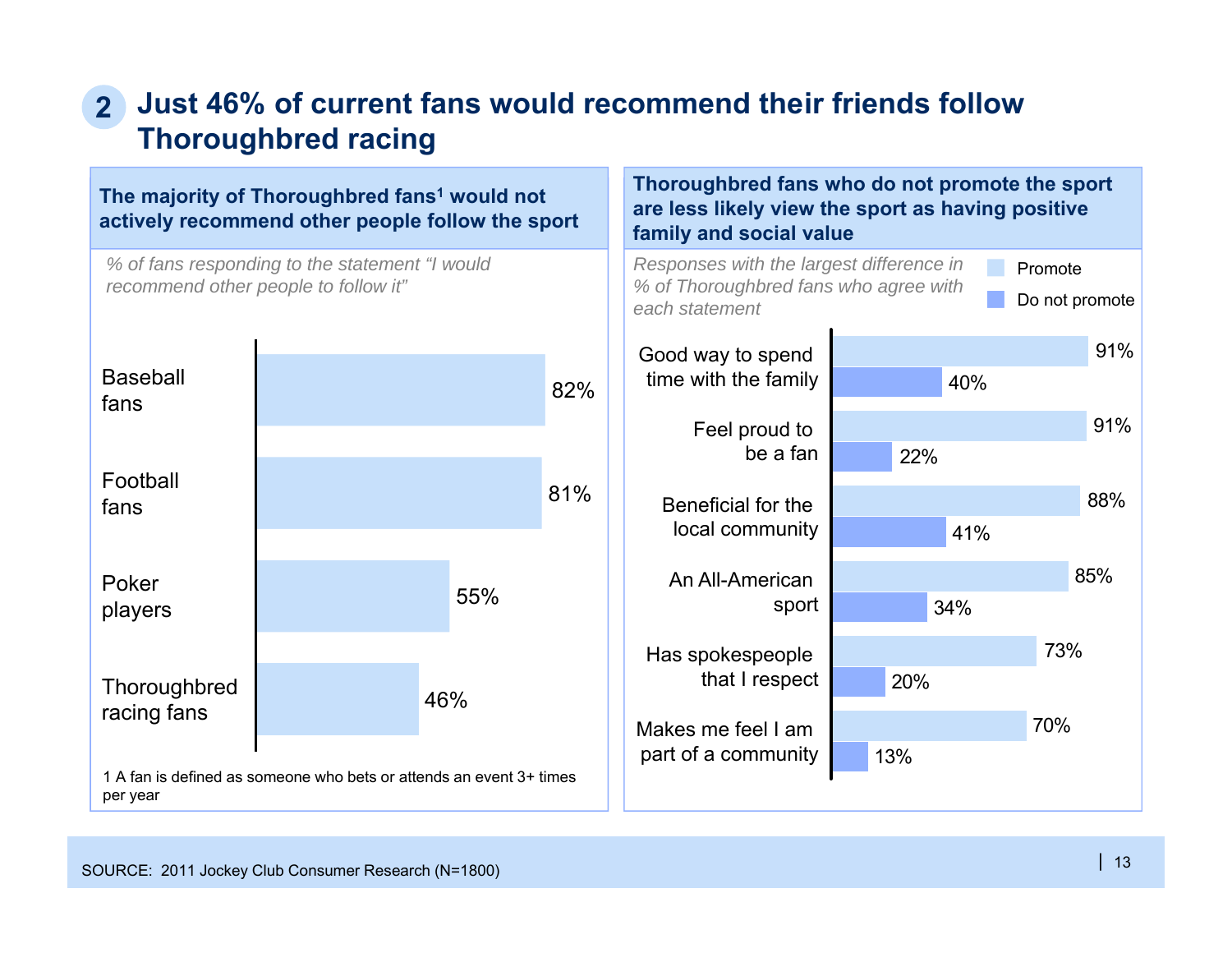# **2 Animal welfare is a growing concern for the US public…**



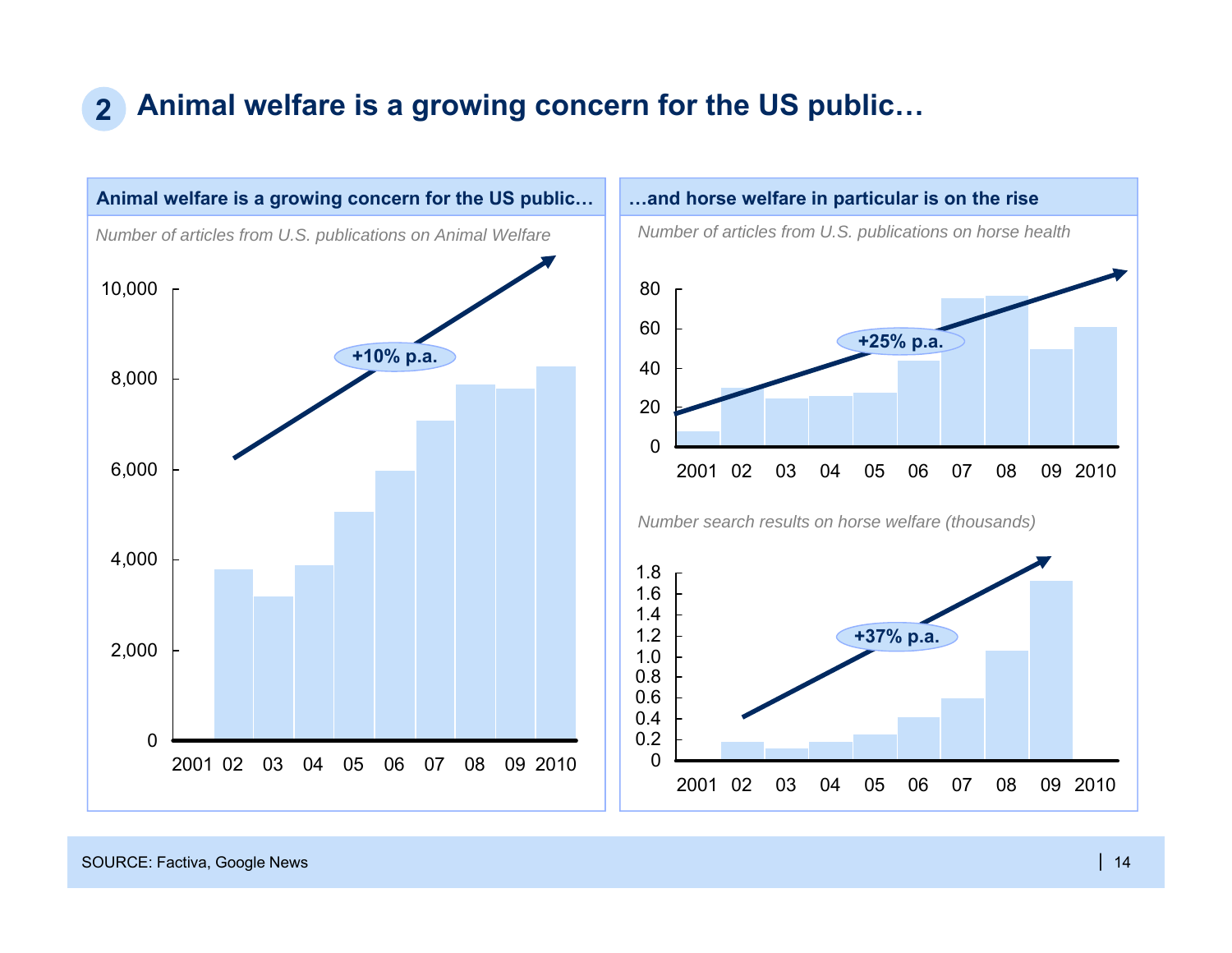# **…and concerns over animal safety/welfare and medication are 2consistent themes in consumer and stakeholder research**

**Stakeholder interviews (2011)**

### **Survey (2011)**



SOURCE: 2011 Jockey Club Consumer Research (N=1800), HANA, NTRA 1 Fan is defined as someone who bets or attends a Thoroughbred race 3+ times per year 2 Also includes concerns regarding Thoroughbred safety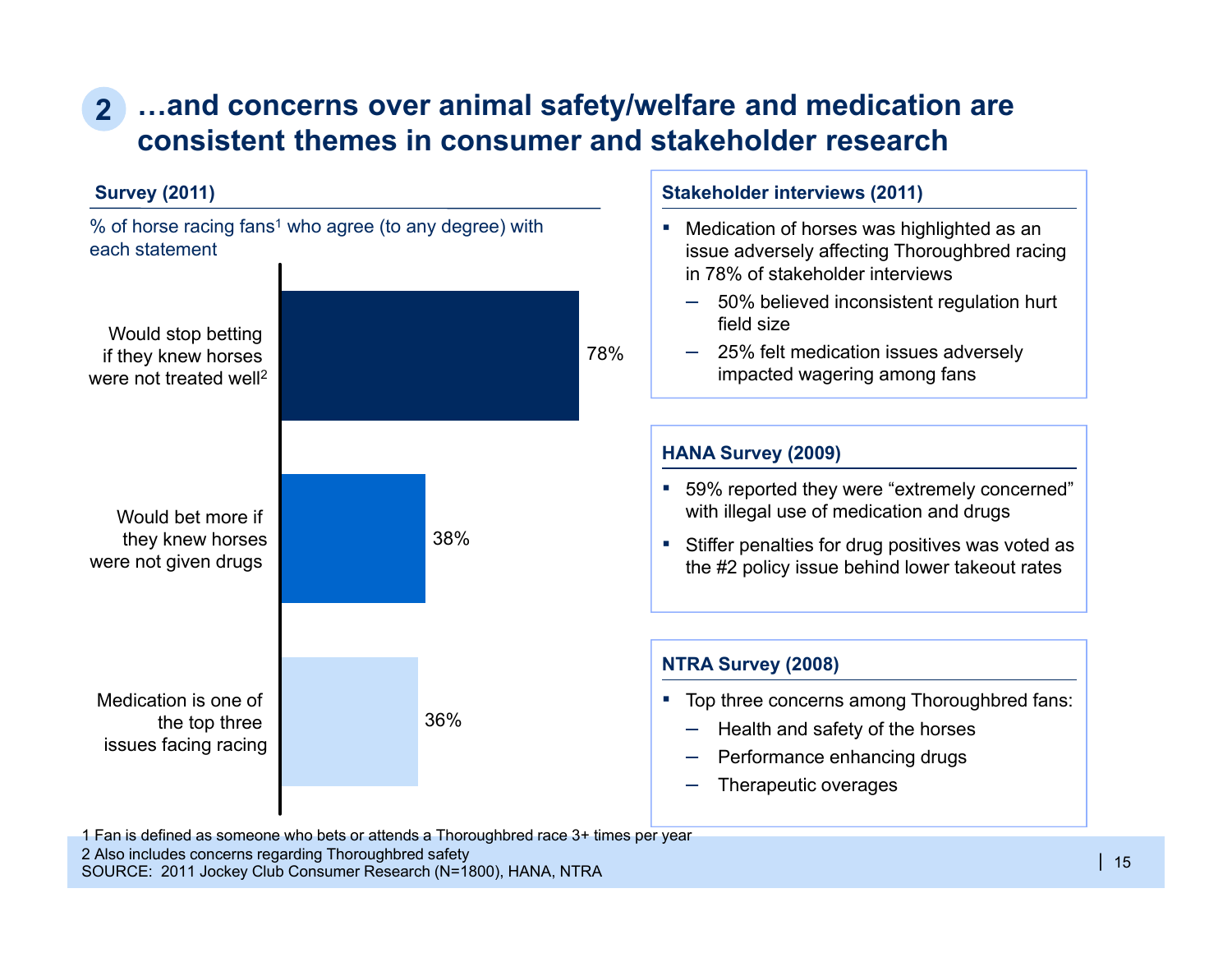#### **Horses are starting less, and shorter fields are on the rise 3**





SOURCE: The Jockey Club Factbook, Equibase 1 Defined as the top 100 trainers by total purse winnings in each of the years indicated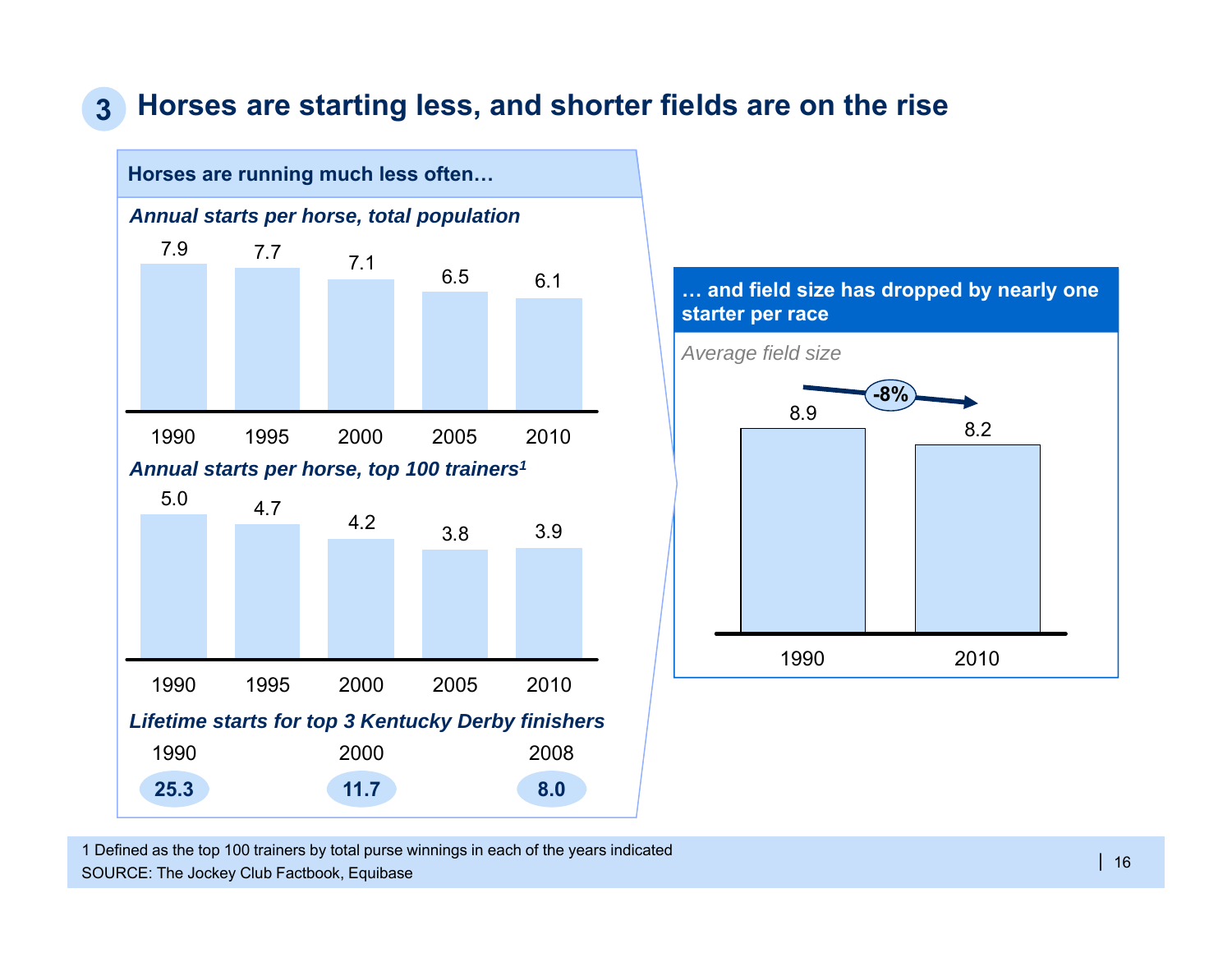### **There is a large number of overlapping races, contributing heavily to fan confusion3**



*Minutes between post at tracks with >\$200k in average daily purses, 2010*



### **This contributes to consumers' perception that the sport is difficult to follow**

*Consumer attitudes about Thoroughbred racing vs. other sports and gambling products, % agree*



1 Consumers were not asked if they believed there were many ways to learn about gambling

SOURCE: Equibase, 2011 Jockey Club Consumer Research (N=1800), Fan and Non-fan ethnographic research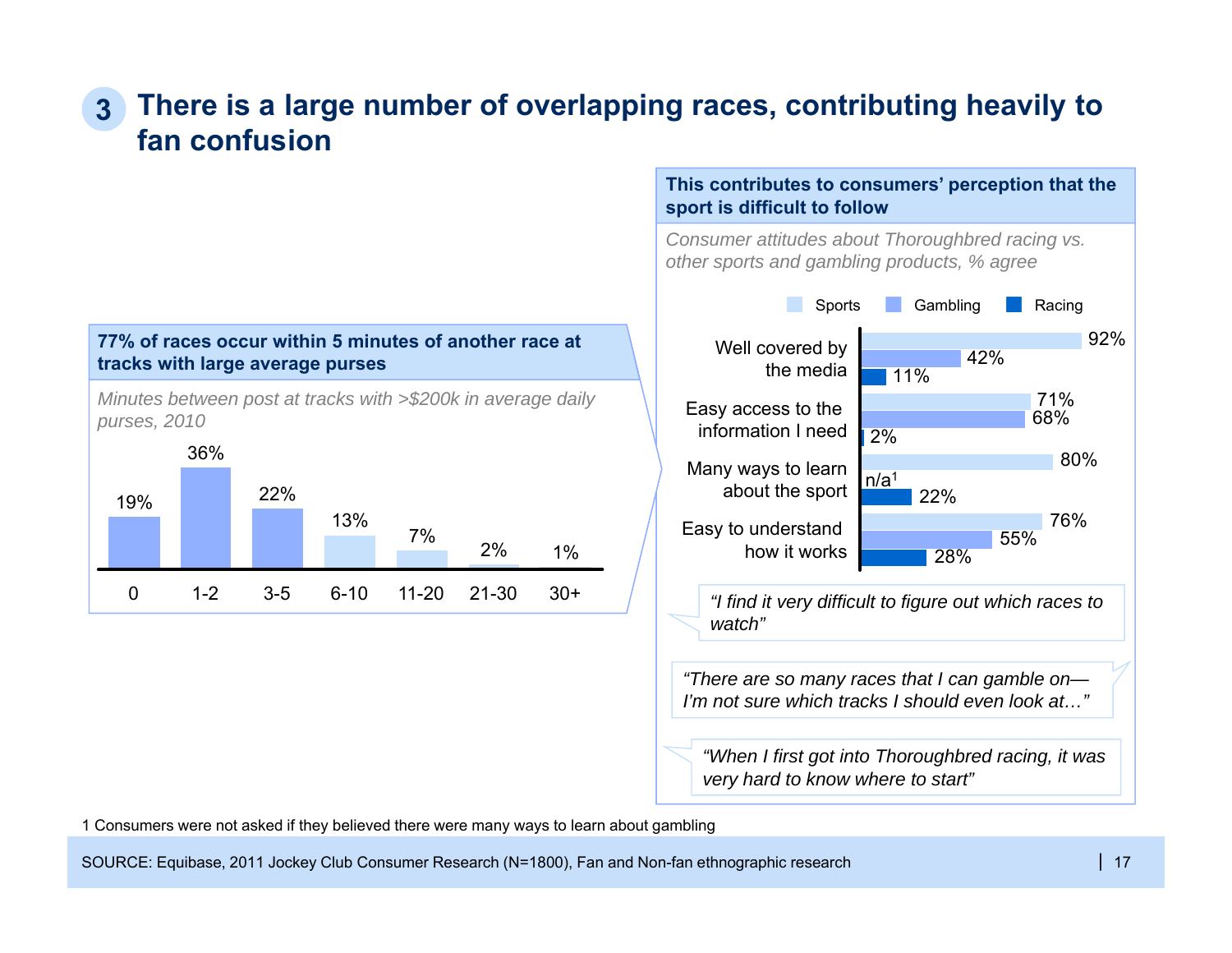# **3 Uncoordinated scheduling of races costs tracks significant handle…**

### **There is a large number of race meets on any given day, particularly during summer weekends …**

*Number of race meets per day/month, 2010*

|              | Jan Feb Mar Apr May Jun Jul Aug Sep Oct Nov Dec |  |                         |  |    |    |           |           |      |
|--------------|-------------------------------------------------|--|-------------------------|--|----|----|-----------|-----------|------|
| M 6          | - 6                                             |  | 7 8 14 12 14 11 16 14 9 |  |    |    |           |           |      |
| $Tu = 5$     |                                                 |  | 5 6 9 12 15 14 12 10    |  |    |    | $-11$     | -8        | -5   |
| W 9          | - 9                                             |  | 11 12 10 13 11 14 13 14 |  |    |    |           | 13        | 10   |
| <i>Th</i> 11 | 10                                              |  | 12 9 14 18 17 19 13     |  |    |    |           | $12 \t12$ | - 11 |
| $F$ 16       | 16                                              |  | 20 22 28 36 34 33 27    |  |    |    | <b>20</b> | 19 13     |      |
| Sa 17        | 17                                              |  | 23 27 36 43 41          |  | 38 | 34 | <b>28</b> | <b>22</b> | 14   |
|              | Su 12 12 17 18 27 33 33                         |  |                         |  | 29 | 26 | 19        | 14        | 12   |
|              |                                                 |  |                         |  |    |    |           |           |      |

## **… and eliminating bad competition can benefit handle** *Original Race: Delaware Park*



*Keeping all else constant, moving the race to a day with 25% fewer races could generate an incremental \$9.4k in handle…*

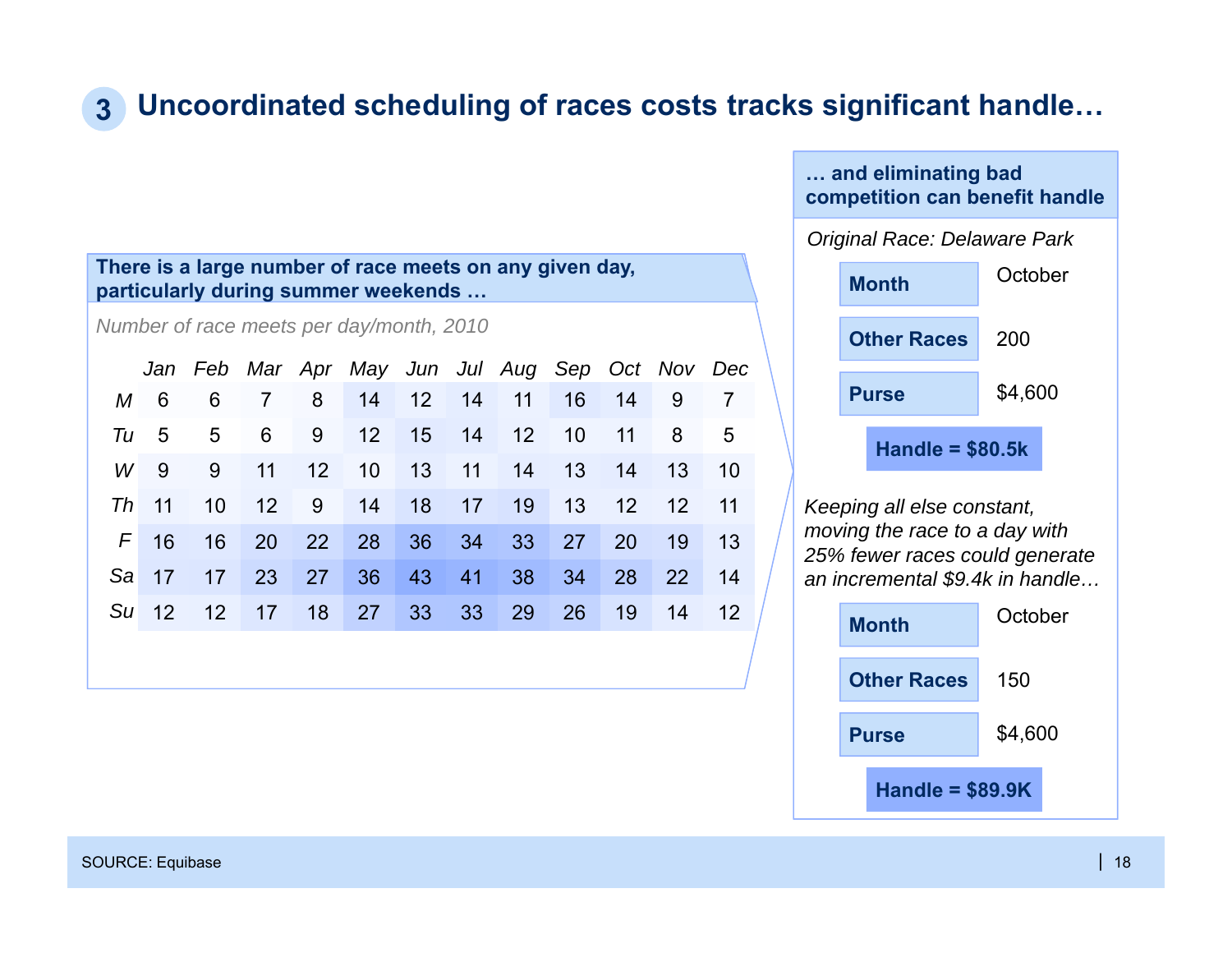#### **3…especially for Grade I and Grade II Stakes**

**Grade I Stakes race within a period of 22 minutes**

**Post Time**

**On April 4, 2009, Oaklawn, Keeneland and Aqueduct each featured a** 

**d**

**Oaklawn Aqueduct**

**Keenelan**

### *Keeneland would benefit most from this new scheduling, since it faces competition from two stakes races* **Our predictive model suggests if these tracks were to have scheduled the races more effectively, handle could have been 4-9% higher** *% change in handle*+4.4%+4.6% 4:57 PM 5:19 PM 5:05 PM **Field Size**e 5 9 8 **Purse** \$500,000 \$750,000 \$400,000 **Handle \$963K \$1.50M \$2.38M New Post Time** 4:57 PM 5:31 PM 5:15 PM **New Handle \$1.01M \$1.63M \$2.49M** +9.2%

**In 2010 alone, there were 30% of Grade I and Grade II stakes races that occurred within 15 minutes of a similar race; if these overlaps were eliminated it could generate an additional \$4.7M (+5%) in Grade I & II handle**

*Regression controls: Race Type, Track, Year, Season, Racino vs. non-Racino, Weekday vs. Weekend*

SOURCE: Equibase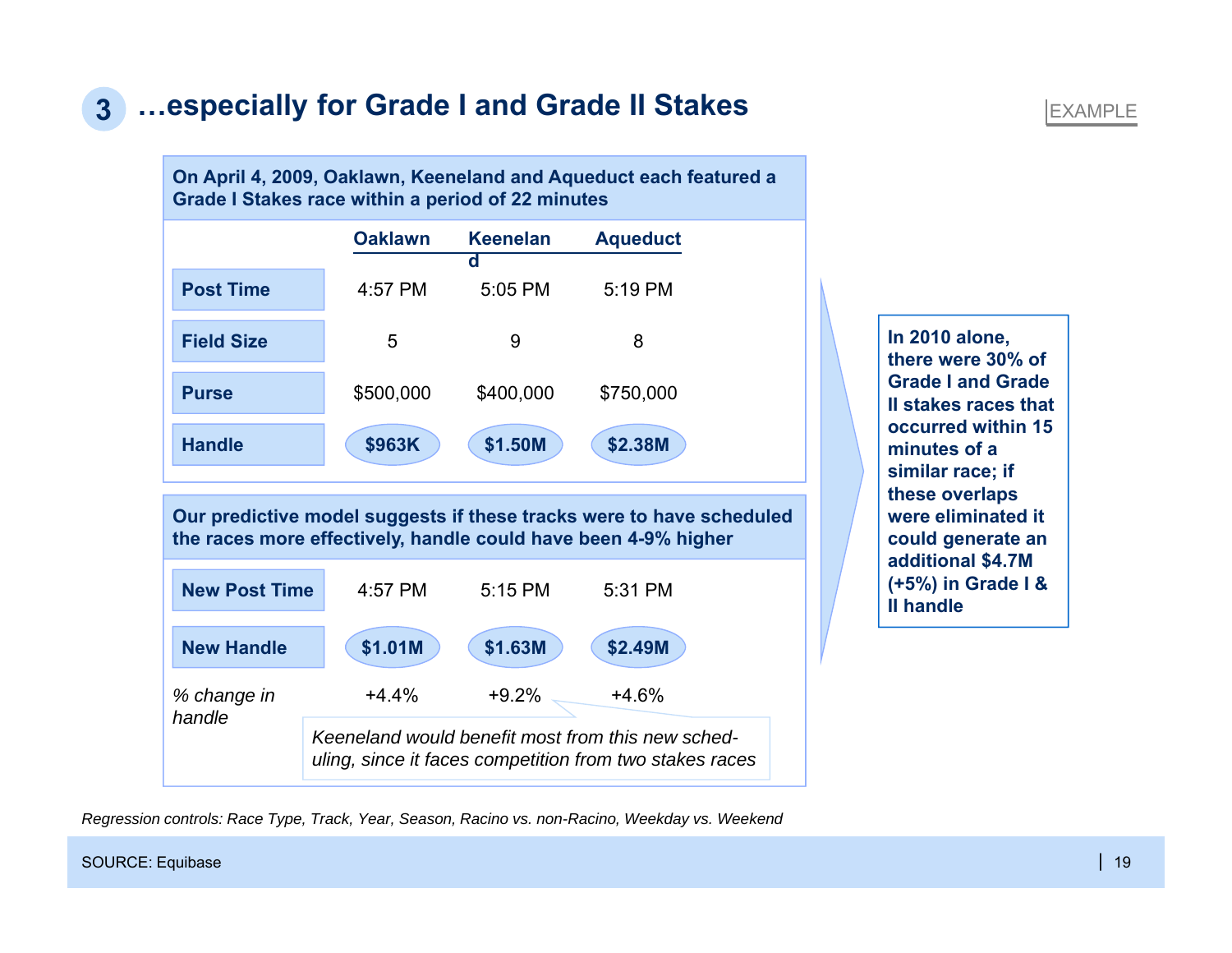#### **3A large number of races are inadequately funded …**



1 An inadequately funded race is one in which the live handle contribution from all sources to the tracks and purse account is less than the purse paid out to horsemen 2 Contribution is assumed to be 16.62% of handle, representing total takeout on live races net of taxes, fees to state wagering boards, and other miscellaneous expenses; this is the upper bound of contribution, since actual contribution likely to be lower due to host fees from off-track and ADW wagering (~7.18%, blended) Note: All figures exclude racino tracks and all races on the days of the Breeders' Cup, the Kentucky Derby, the Preakness Stakes, and the Belmont Stakes

#### SOURCE: Equibase | 20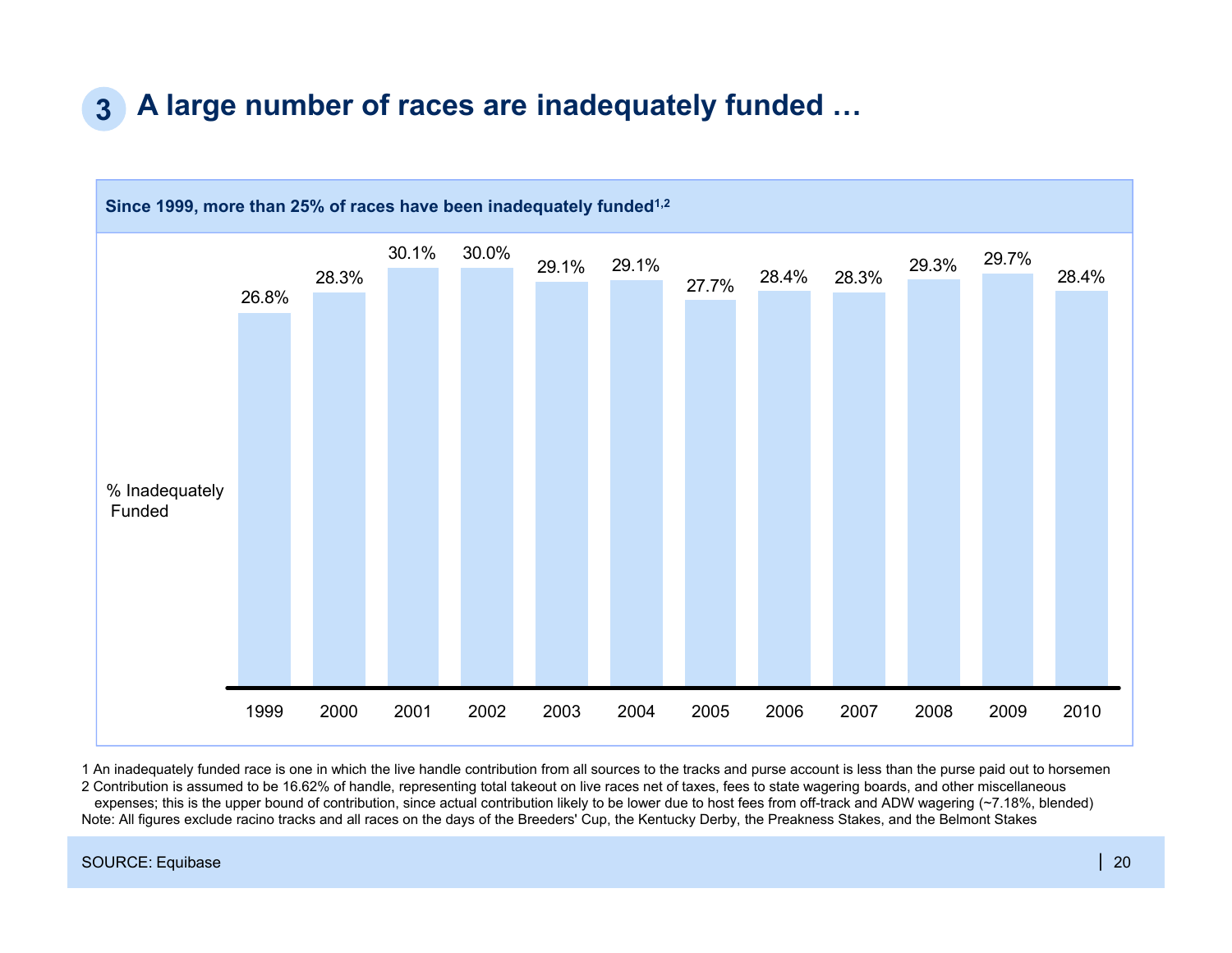### **… and 49% of race days do not generate enough handle to adequately fund purses and the cost of running the day 3**



1 An inadequately funded day is one in which the live handle contribution from all sources to the purse account and the track (16.62% of handle) is less than the purse paid out to horsemen and the cost of the day

2 Contribution is assumed to be 16.62% of handle, representing total takeout on live races net of taxes, fees to state wagering boards, and other miscellaneous expenses; this is the upper bound of contribution, since actual contribution likely to be lower due to host fees from off-track and ADW wagering (~7.18%, blended)

3 Assumes cost of a race day is \$62,000 in 2010 (inflation-adjusted 2.25% p.a. for earlier years) Note: All figures exclude racino tracks and all races on the days of the Breeders' Cup, the Kentucky Derby, the Preakness Stakes, and the Belmont Stakes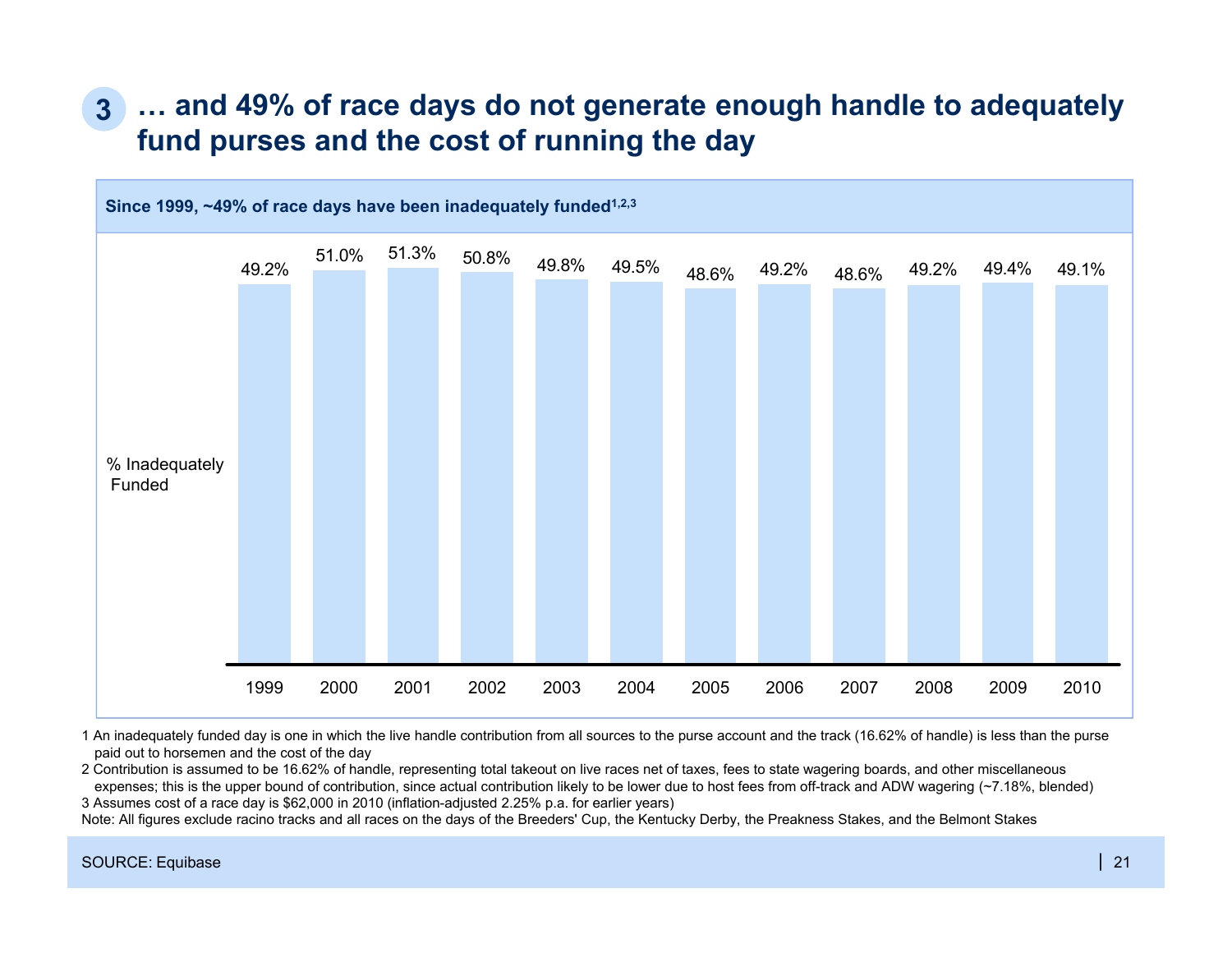### **Consolidation of races and race days could be beneficial for tracks and horsemen3**

**We built a predictive model based on data from over 600,000 races over 11 years; controlling for track, race type, state, year, season, racino vs. non-racino, and weekdays vs. weekends, we can draw the following conclusions …**



1 Based on the estimated variable costs for running a race day at a median track SOURCE: Equibase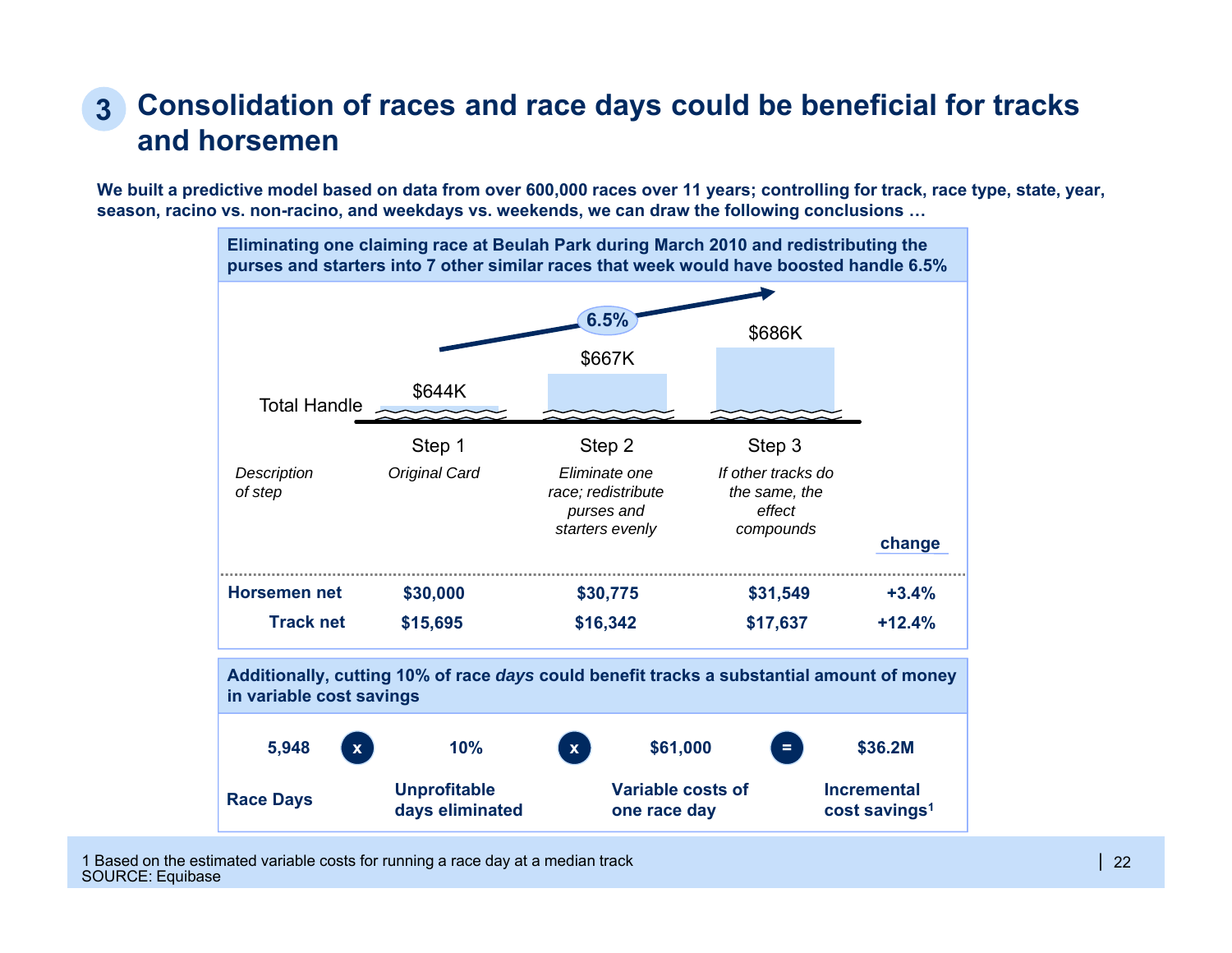### **The case of Monmouth's 2010 Elite summer meet shows that fewer race days can actually drive up handle 3**

**In 2010, Monmouth held an "Elite" summer meet, with fewer race days, higher purses and larger field sizes**

### **Elite Meet Figures1**

|                              | 2009    | 2010    | Δ       |
|------------------------------|---------|---------|---------|
| Summer race<br>days          | 93      | 49      | (47%)   |
| Races per day                | 10      | 12      | $+20%$  |
| Average field<br>size        | 7.4     | 9.3     | $+26%$  |
| Casino purse<br>enhancements | \$11 M  | \$14 M  | $+27%$  |
| Average purse<br>per day     | \$350K  | \$782K  | $+123%$ |
| Total purses                 | \$32.5M | \$38.3M | $+18%$  |

**This resulted in a huge increase in handle, boosting revenues and decreasing Monmouth's annual losses** 

| Elite Meet Figures <sup>1</sup> |            |            |                 |  |  |  |  |
|---------------------------------|------------|------------|-----------------|--|--|--|--|
|                                 | 2009       | 2010       | Δ               |  |  |  |  |
| Handle                          | \$180.9 M  | \$392.8 M  | $+117%$<br>+58% |  |  |  |  |
| Revenue                         | \$15.7 M   | \$24.8 M   |                 |  |  |  |  |
| <b>Annual Figures</b>           |            |            |                 |  |  |  |  |
|                                 | 2009       | 2010       | Δ               |  |  |  |  |
| Handle                          | \$293M     | \$477M     | $+63%$          |  |  |  |  |
| Revenue                         | \$39 M     | \$45 M     | $+15%$          |  |  |  |  |
| Op. Expense                     | \$48 M     | \$51 M     | $+5%$           |  |  |  |  |
| Profit                          | $($ \$9 M) | $($ \$6 M) | +33%            |  |  |  |  |

- **Monmouth's Elite summer meet cut summer race days by 47% and boosted purses by 123%, which caused field size to jump 26%, handle to increase 117% and revenue to climb 58%**
- **If Monmouth had been able to negotiate higher host fees, the financial benefits of the Elite summer meet would have been even greater**

1 2010 Elite meet days vs. comparable 49 days in the summer of 2009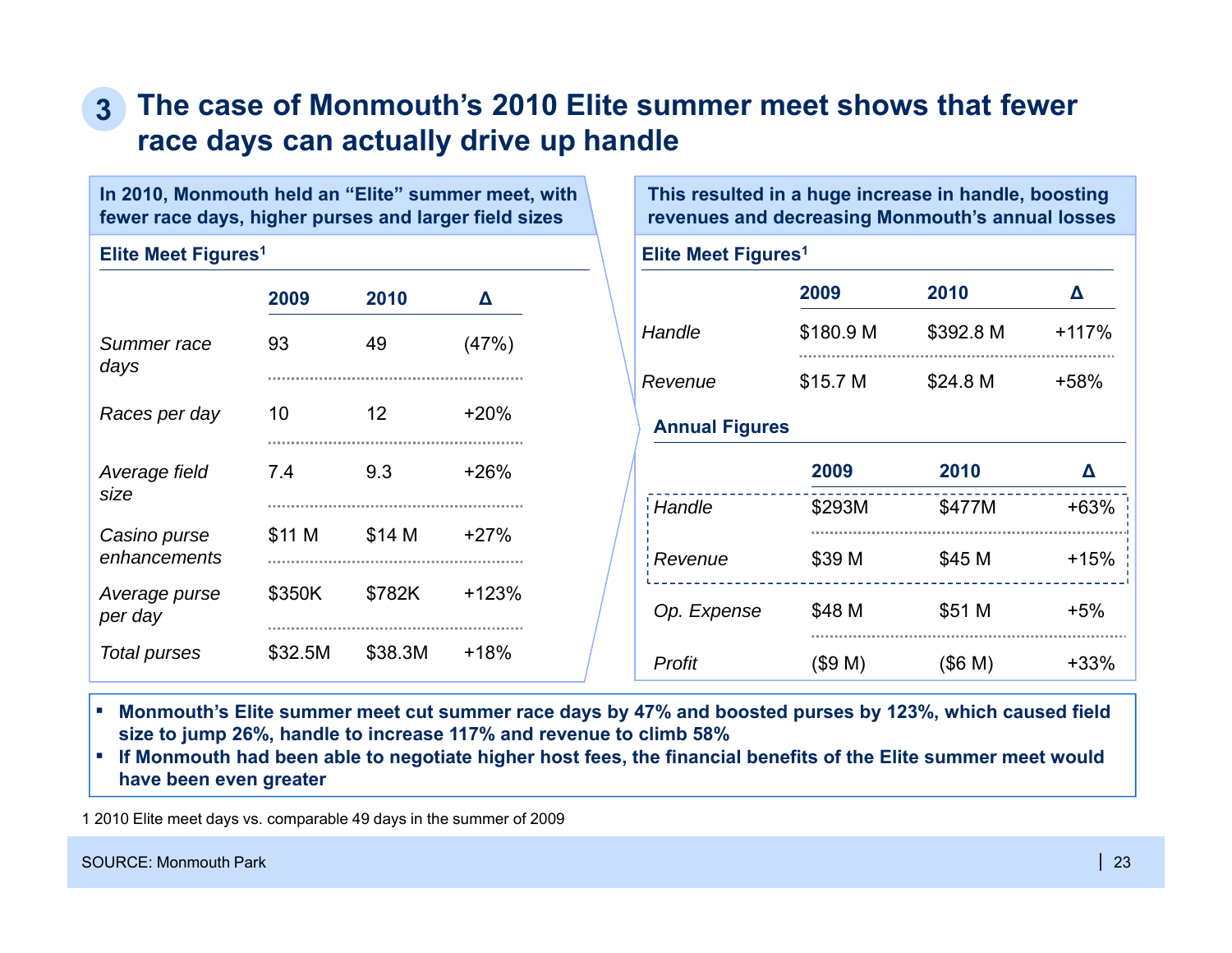#### **4High takeout is a very important concern for serious betters**



SOURCE: 2011 Jockey Club Consumer Research (N=1800), HANA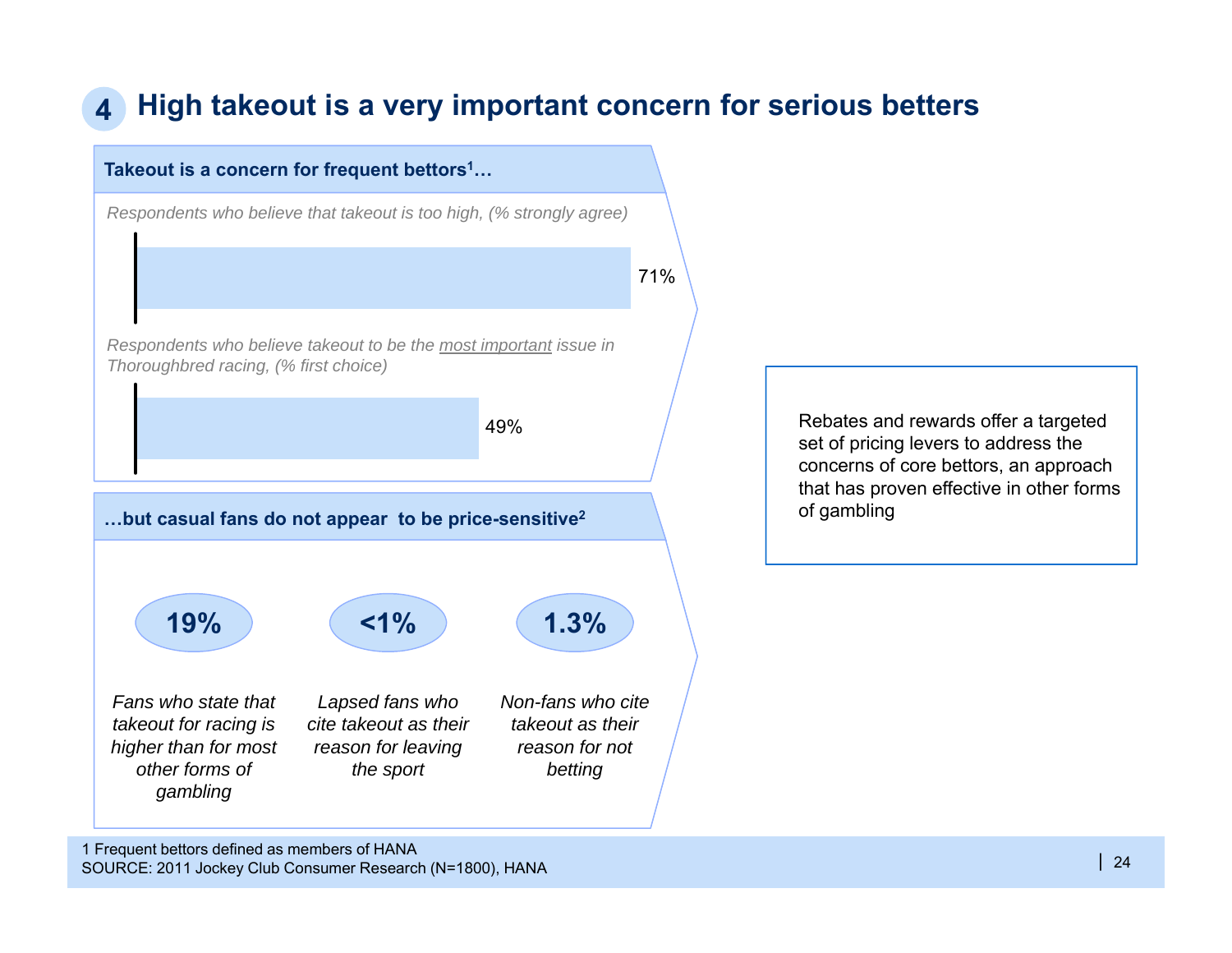# **Existing fans feel racing is inaccessible to new fans due to its 4complexity**

**Complexity of the sport is seen as a major issue even among existing fans…**

*% of respondents indicating an issue is the #1 or #2 most important issue facing horse racing today*



### **…and may inhibit fans from recommending horse racing to their social groups**

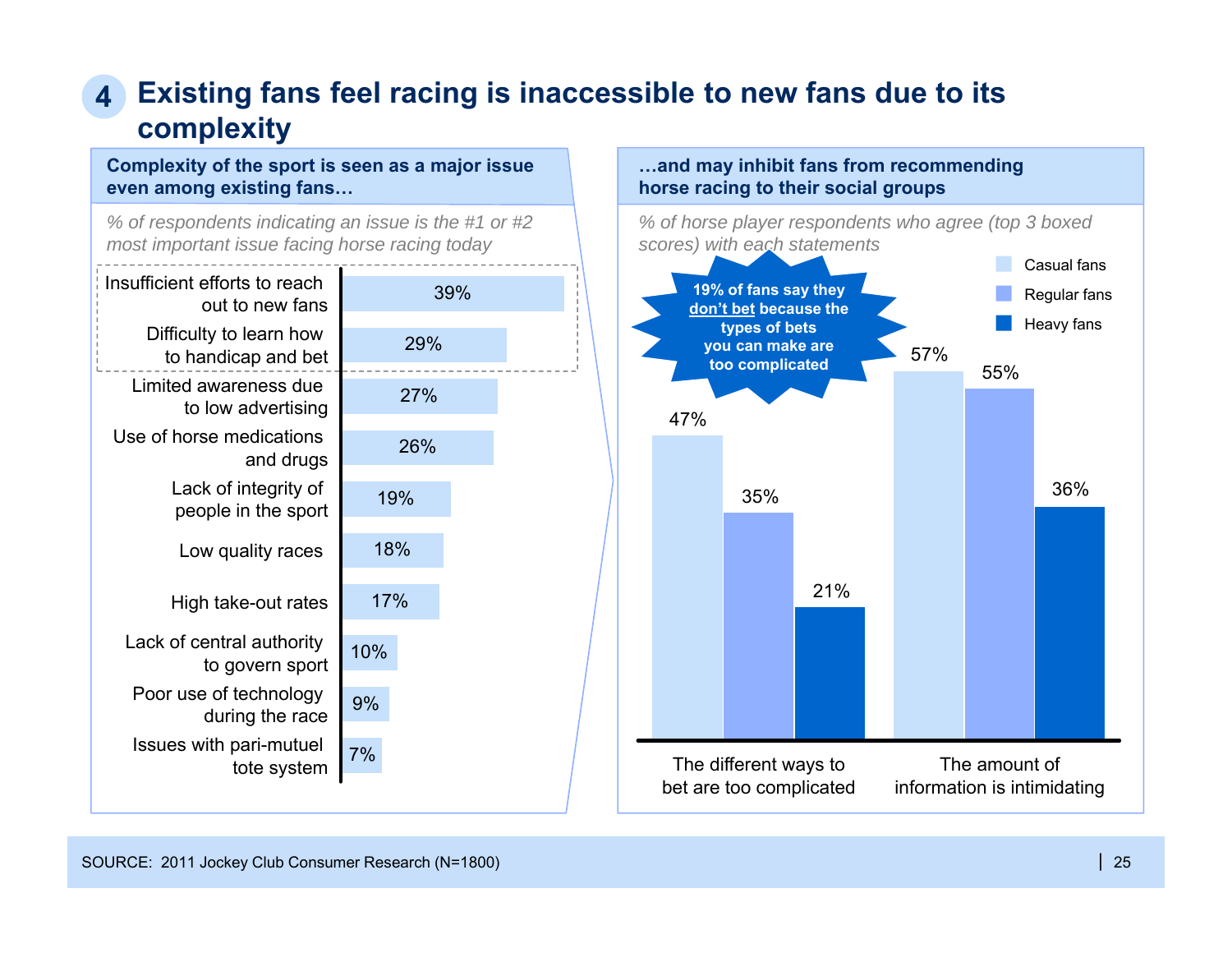### **The on-track experience can undermine new fan development and be unappealing to families 4**

**Track environment, rather than the sport itself, is the leading cause for a poor fan experience**

*Top reasons racetrack visitors did not have a good experience (selecting all that apply)*



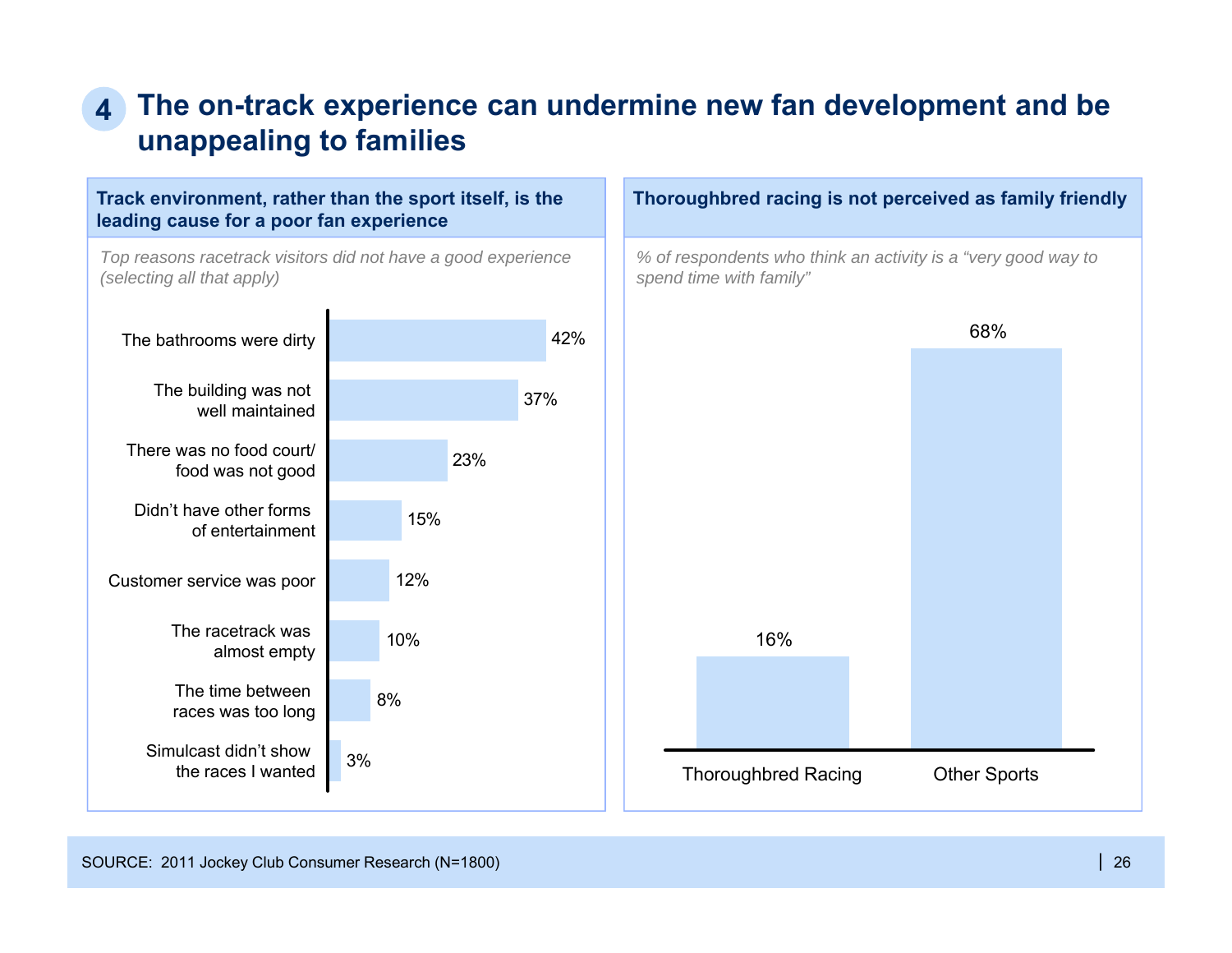# **5 Low television exposure is hurting fan development**



1 Fan is defined as someone who bets or attends a Thoroughbred race 3+ times per year

Note: 9% of fans who joined in the past year indicated that they were motivated to join by a movie (likely Secretariat) SOURCE: 2011 Jockey Club Consumer Research (N=1800), Press articles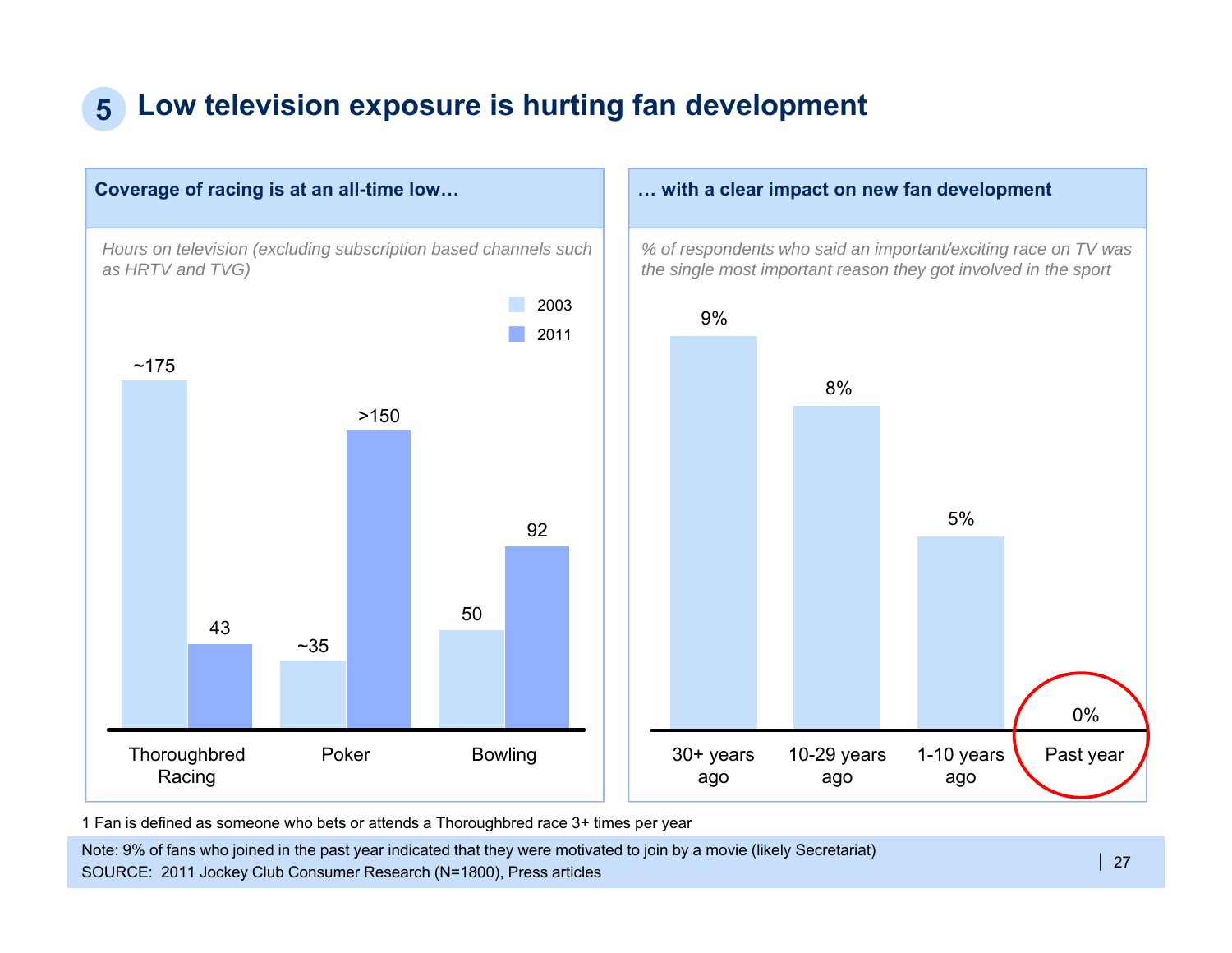# **5 ADWs have grown to ~20% of handle and are likely to get bigger**

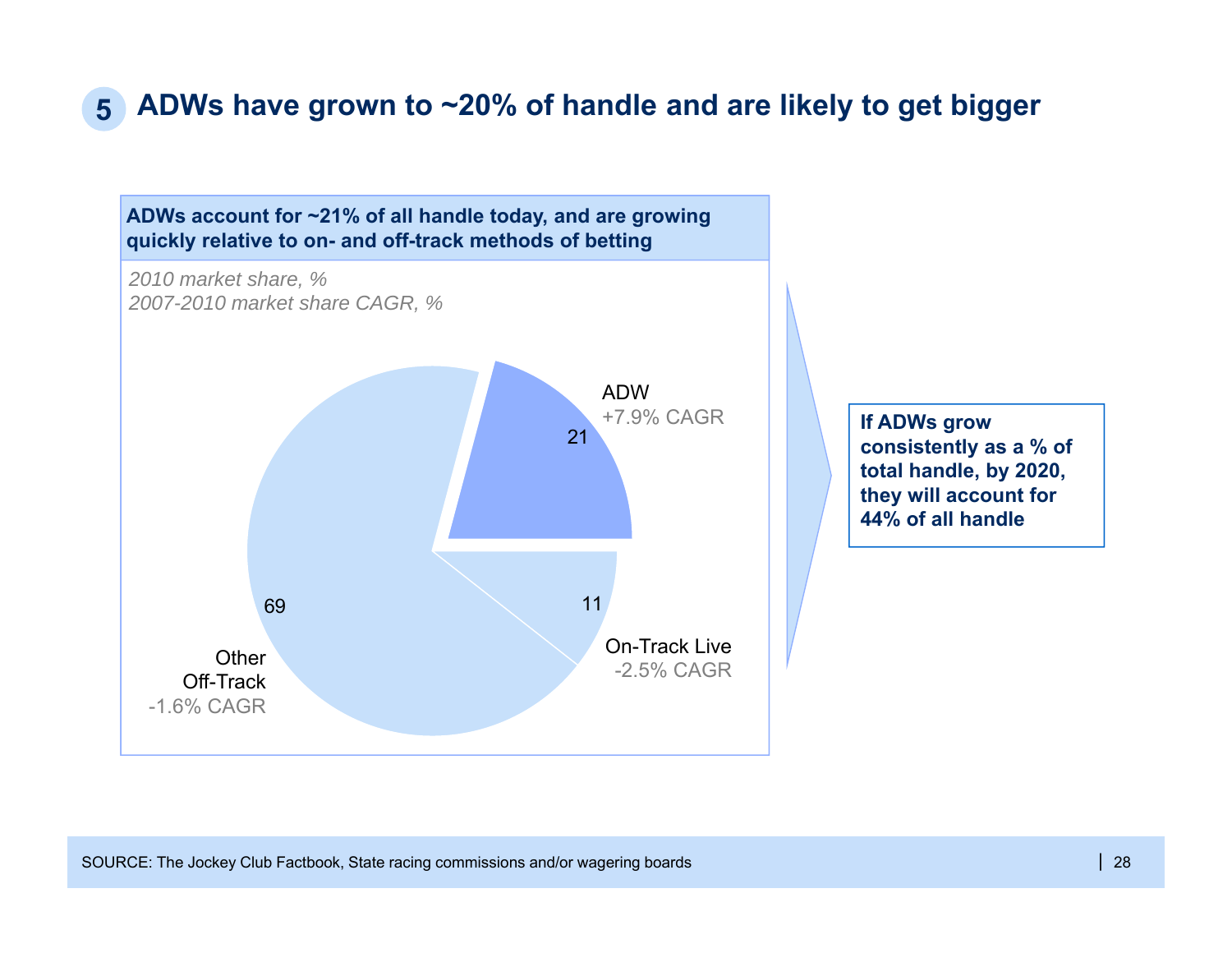# **5 ADWs are not attracting new fans to the sport…**